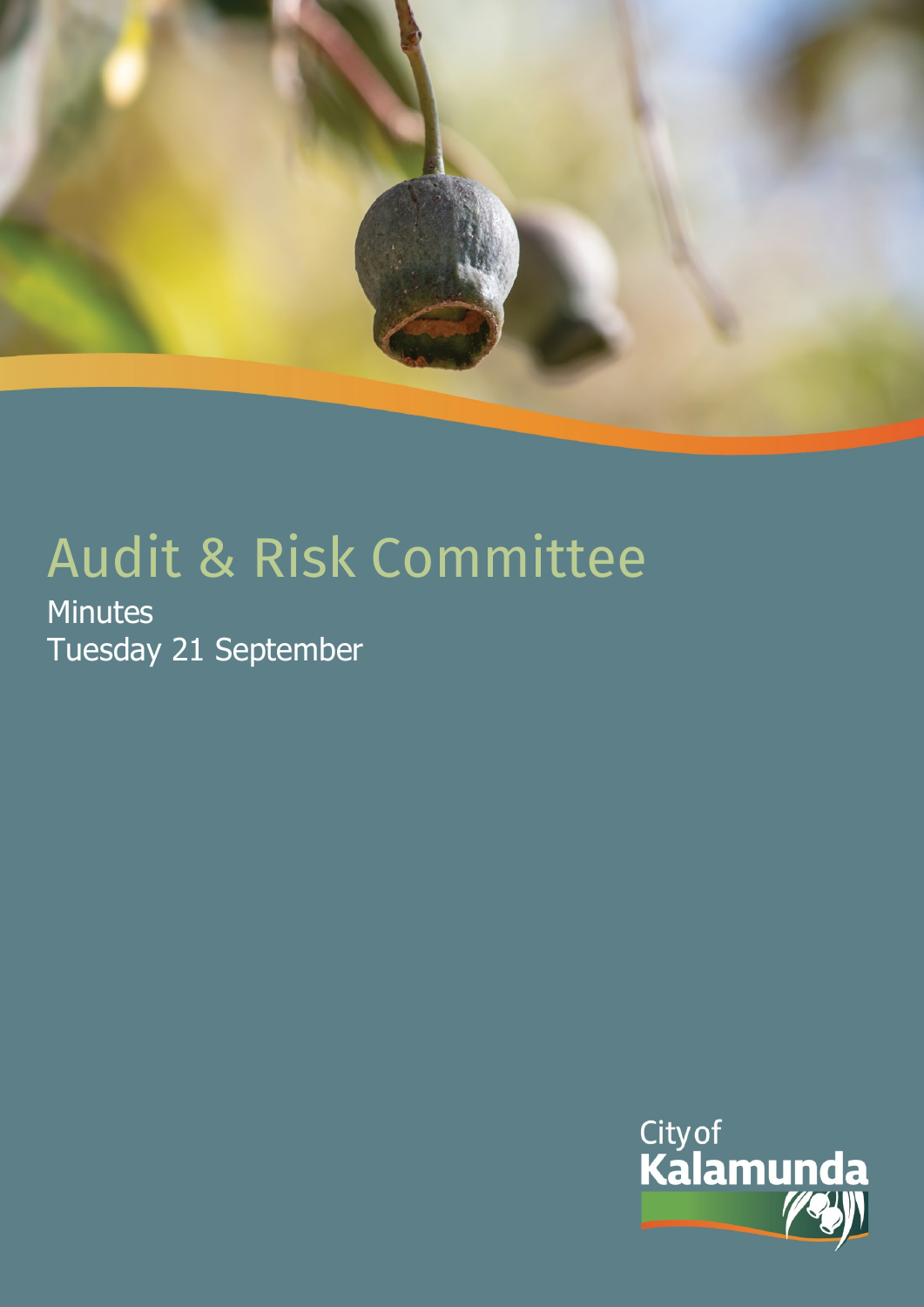# **INDEX**

| 1. |                                                                              |  |
|----|------------------------------------------------------------------------------|--|
| 2. | Attendance, Apologies and Leave of Absence Previously Approved 3             |  |
| 3. |                                                                              |  |
| 4. |                                                                              |  |
| 5. |                                                                              |  |
| 6. |                                                                              |  |
| 7. |                                                                              |  |
| 8. |                                                                              |  |
| 9. |                                                                              |  |
|    |                                                                              |  |
|    |                                                                              |  |
|    | 9.1.2. External Audit - Interim Findings for the year ending 30 June 2021 13 |  |
|    |                                                                              |  |
|    |                                                                              |  |
|    |                                                                              |  |
|    |                                                                              |  |
|    | 13. Urgent Business Approved by the Presiding Member or by Decision 24       |  |
|    |                                                                              |  |
|    |                                                                              |  |
|    |                                                                              |  |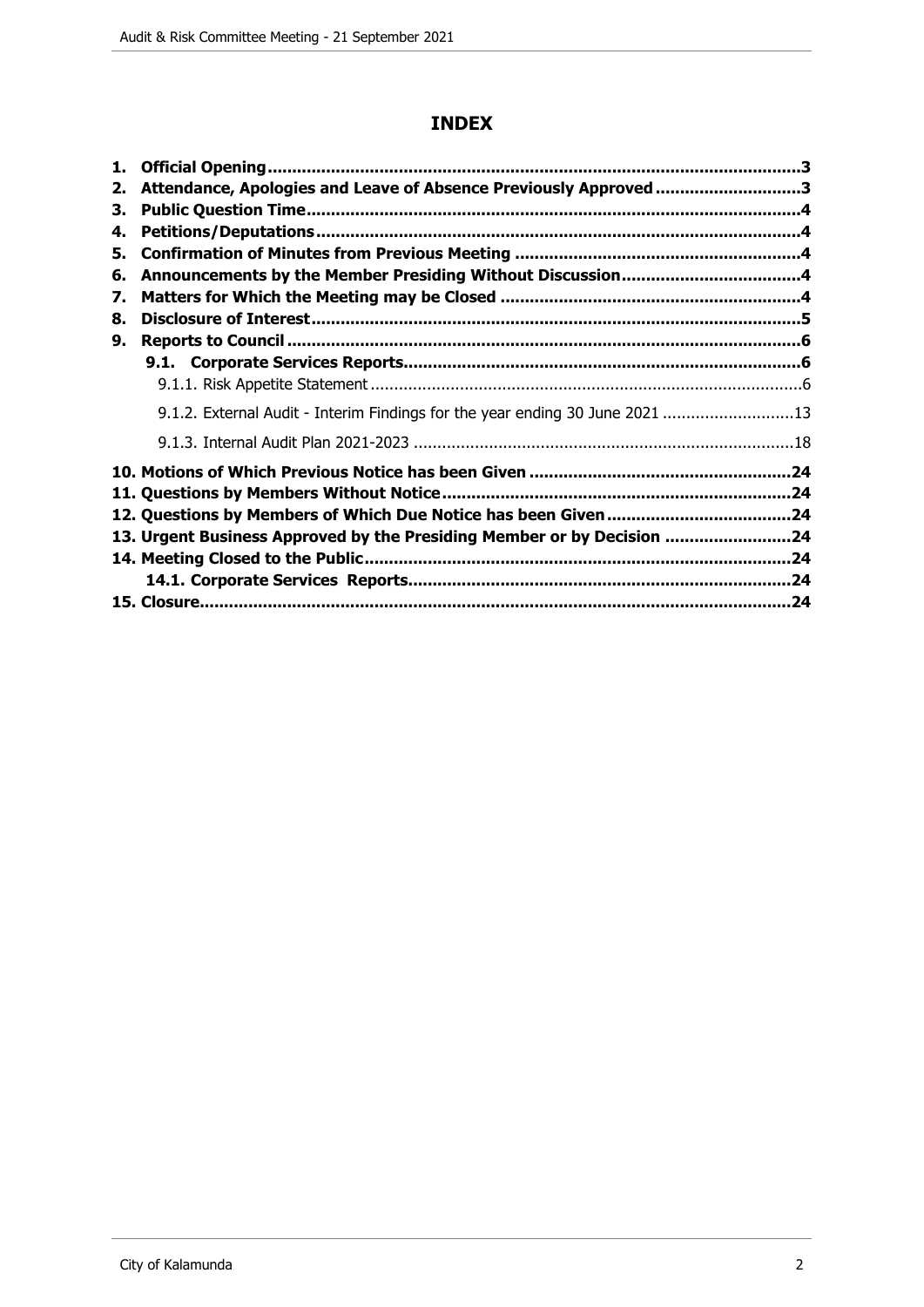# <span id="page-2-0"></span>**1. Official Opening**

The Presiding Member opened the meeting at 6:36pm and welcomed Councillors, Staff and Members of the Public Gallery. The Presiding Member also acknowledged the Traditional Owners of the land on which we meet the Whadjuk Noongar people.

#### <span id="page-2-1"></span>**2. Attendance, Apologies and Leave of Absence Previously Approved**

**Councillors South East Ward**  John Giardina Geoff Stallard **South West Ward** Lesley Boyd (Presiding Member) Mary Cannon **North West Ward** Sue Bilich **North Ward** Cameron Blair Kathy Ritchie Margaret Thomas JP (Mayor)

#### **Members of Staff**

**Chief Executive Officer** Rhonda Hardy **Executive Team** Gary Ticehurst - Director Corporate Services Brett Jackson - Director Asset Services Peter Varelis - Director Development Services

#### **Management Team**

Alida Ferriera - Manager Financial Services Waruni De Silva - Coordinator Financial Services **Administration Support**

Darrell Forrest - Governance Advisor Donna McPherson - Executive Assistant to the CEO

Guests Martin Schaafsma - William Buck Rafal Kolodynski - William Buck

#### **Members of the Public** 0

**Members of the Press** Nil.

# **Apologies**

Cr Janelle Sewell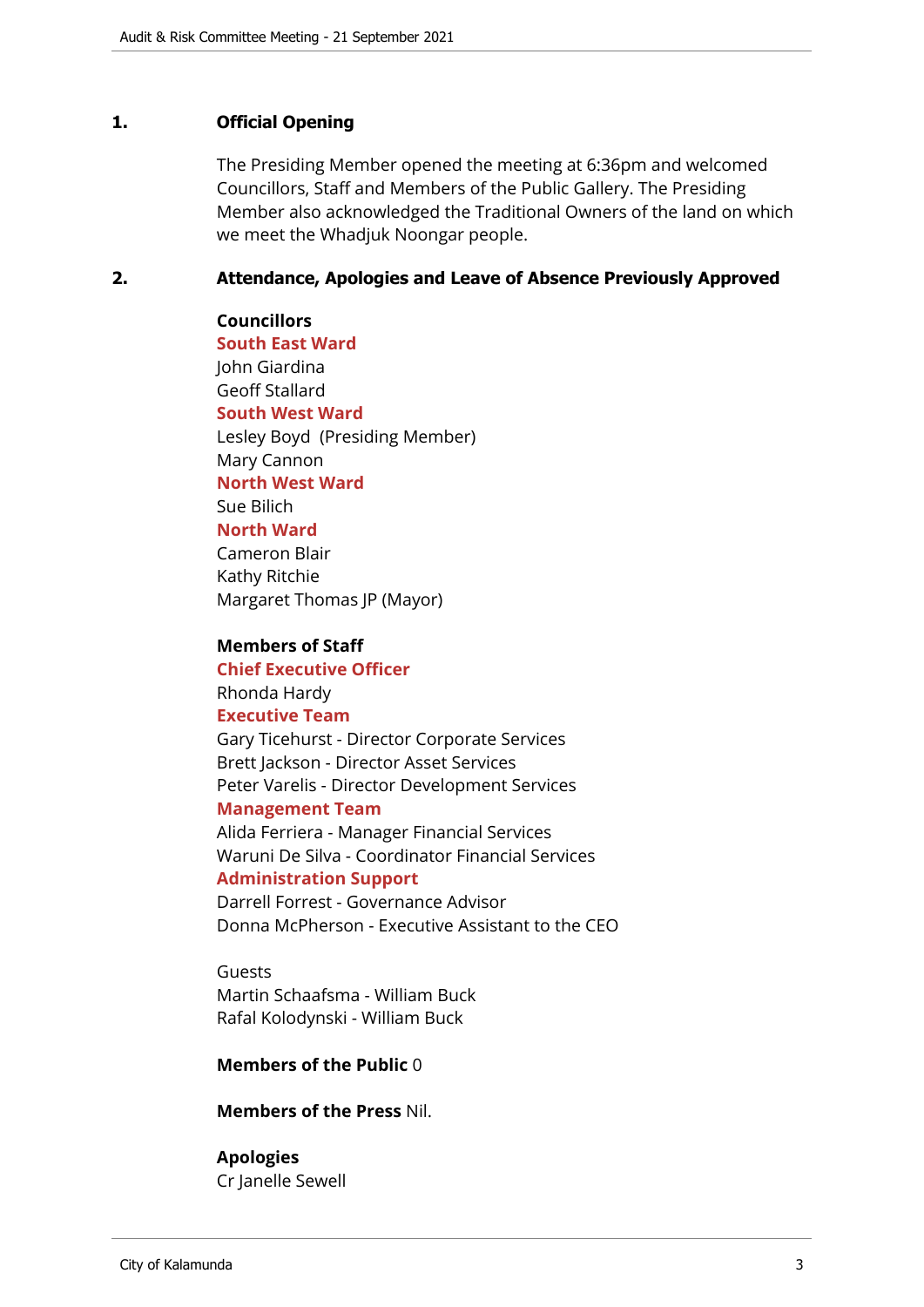Cr Brooke O'Donnell Cr Lisa Cooper Cr Dylan O'Connor

#### **Leave of Absence Previously Approved** Nil.

#### <span id="page-3-0"></span>**3. Public Question Time**

3.1 Nil.

#### <span id="page-3-1"></span>**4. Petitions/Deputations**

4.1 Nil.

#### <span id="page-3-2"></span>**5. Confirmation of Minutes from Previous Meeting**

5.1 That the Minutes of the Audit & Risk Committee Meeting held on 16 March 2021, as published and circulated, are confirmed as a true and accurate record of the proceedings.

| Moved: | <b>Cr Geoff Stallard</b>          |  |
|--------|-----------------------------------|--|
|        | Seconded: <b>Cr Cameron Blair</b> |  |
| Vote:  | <b>CARRIED UNANIMOUSLY</b>        |  |

# <span id="page-3-3"></span>**6. Announcements by the Member Presiding Without Discussion**

6.1 Representative from the City's Internal Auditors, William Buck, were introduced to the meeting.

# <span id="page-3-4"></span>**7. Matters for Which the Meeting may be Closed**

7.1 Item 9.1.2 Internal Audit Plan 2021 to 2023 – Confidential Attachment 1. Internal Audit Charter and Confidential Attachment 2. Strategic Internal Audit Plan 2021-2023. Reason for Confidentiality: *Local Government Act 1995 (WA) Section 5.23 (2) (f) - "a matter that if disclosed, could be reasonably expected to - (i) impair the effectiveness of any lawful method or procedure for preventing, detecting, investigating or dealing with any contravention or possible contravention of the law; (ii) endanger the security of the local government's property; or (iii) prejudice the maintenance or enforcement of a lawful measure for protecting public safety".*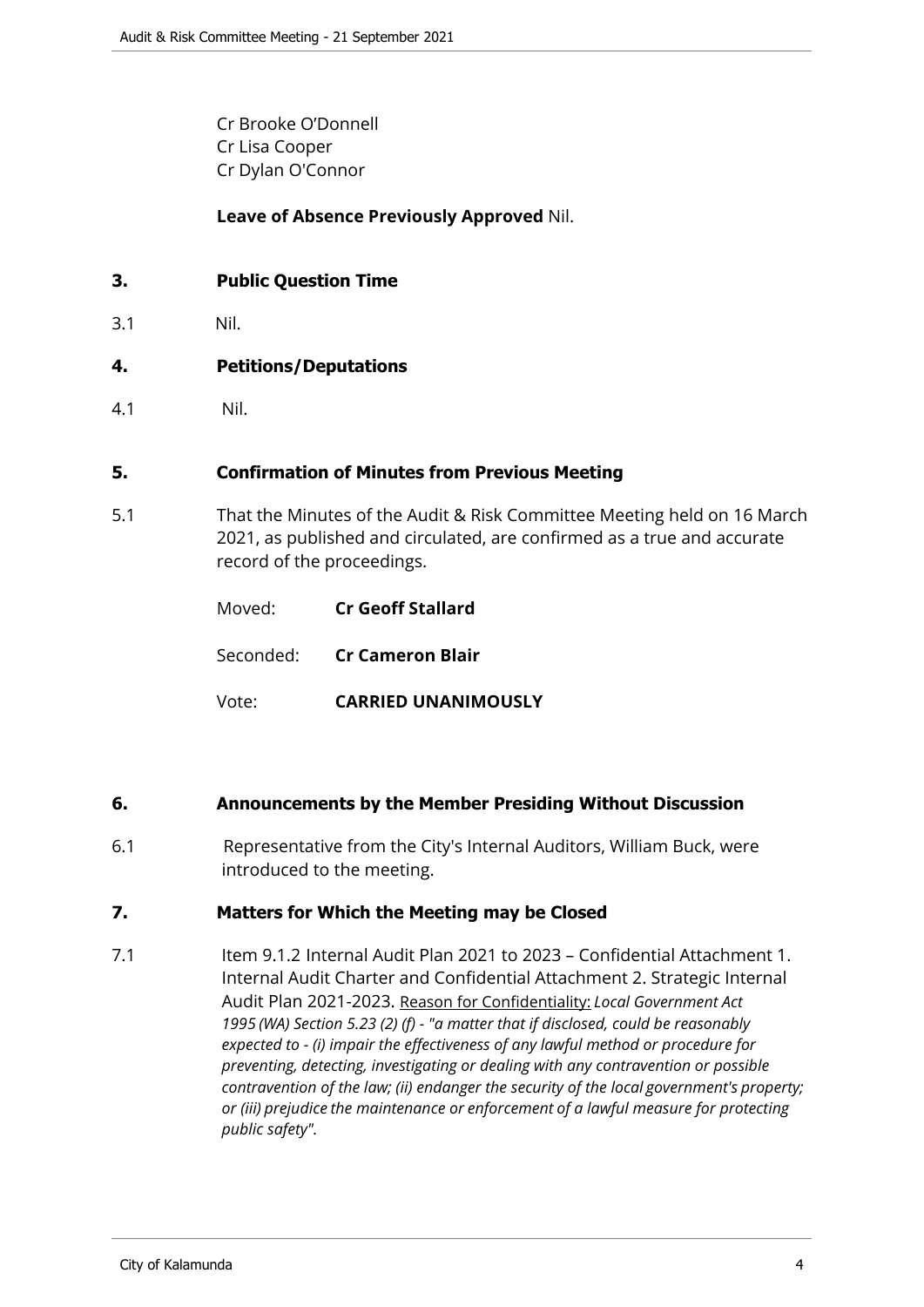8.2 Item 9.1.3 External Audit - Interim Findings for the year ending 30 June 2021 – Confidential Attachment 1. City of Kalamunda – Planning Summary 2021 and Confidential Attachment 2. City of Kalamunda – Interim Audit Findings for the year ending 30 June 2020. Reason for Confidentiality: *Local Government Act 1995 (WA) Section 5.23 (2) (f) - "a matter that if disclosed, could be reasonably expected to - (i) impair the effectiveness of any lawful method or procedure for preventing, detecting, investigating or dealing with any contravention or possible contravention of the law; (ii) endanger the security of the local government's property; or (iii) prejudice the maintenance or enforcement of a lawful measure for protecting public safety".*

#### <span id="page-4-0"></span>**8. Disclosure of Interest**

#### **8.1. Disclosure of Financial and Proximity Interests**

- a. Members must disclose the nature of their interest in matter to be discussed at the meeting. (Section 5.56 of the *Local Government Act 1995*.)
- b. Employees must disclose the nature of their interest in reports or advice when giving the report or advice to the meeting. (Section 5.70 of the *Local Government Act 1995*.)
- 8.1.1 Nil.

#### **8.2. Disclosure of Interest Affecting Impartiality**

- a. Members and staff must disclose their interest in matters to be discussed at the meeting in respect of which the member or employee had given or will give advice.
- 8.2.1 Nil.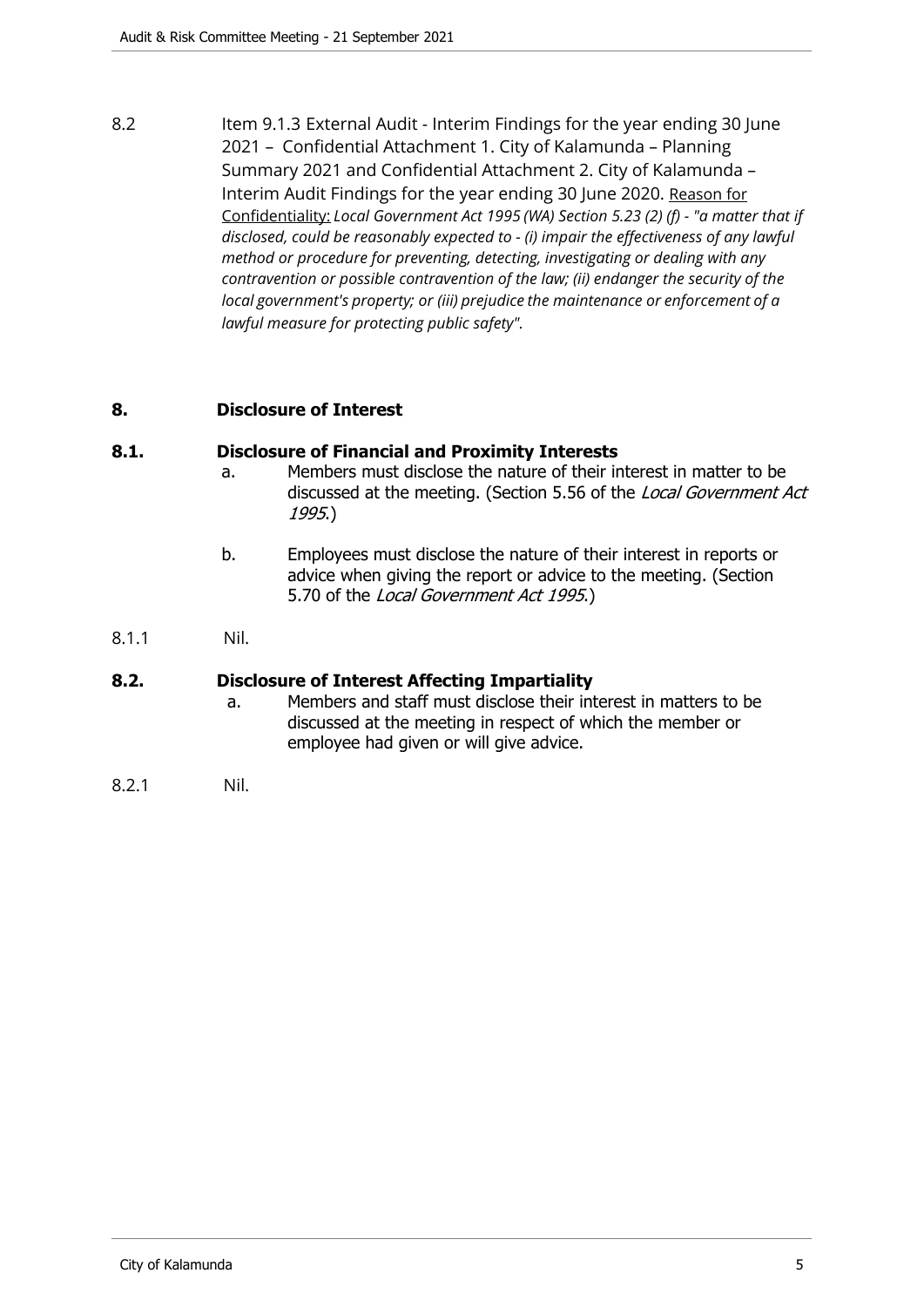#### <span id="page-5-0"></span>**9. Reports to Council**

#### <span id="page-5-1"></span>**9.1. Corporate Services Reports**

#### <span id="page-5-2"></span>**9.1.1. Risk Appetite Statement**

#### *Declaration of financial / conflict of interests to be recorded prior to dealing with each item.*

|   |                       | Previous Items                                                              |             | 204/2019          | OCM 46/2018, OCM 155/2018, OCM 219/2018; OCM                                                                                                                                                                                                                                                                                                                                                                                       |
|---|-----------------------|-----------------------------------------------------------------------------|-------------|-------------------|------------------------------------------------------------------------------------------------------------------------------------------------------------------------------------------------------------------------------------------------------------------------------------------------------------------------------------------------------------------------------------------------------------------------------------|
|   |                       | Directorate<br><b>Business Unit</b><br>File Reference<br>Applicant<br>Owner |             | N/A<br>N/A<br>N/A | Corporate Services<br>Corporate Services                                                                                                                                                                                                                                                                                                                                                                                           |
|   |                       | Attachments                                                                 |             | 1.                | City of Kalamunda Risk Appetite Statement<br>$[9.1.1.1 - 7$ pages]                                                                                                                                                                                                                                                                                                                                                                 |
|   | <b>TYPE OF REPORT</b> |                                                                             |             |                   |                                                                                                                                                                                                                                                                                                                                                                                                                                    |
|   | Advocacy              |                                                                             |             |                   | When Council is advocating on behalf of the community to<br>another level of government/body/agency                                                                                                                                                                                                                                                                                                                                |
| Å | Executive             |                                                                             | and budgets |                   | When Council is undertaking its substantive role of direction<br>setting and oversight (eg accepting tenders, adopting plans                                                                                                                                                                                                                                                                                                       |
|   | Information           |                                                                             |             |                   | For Council to note                                                                                                                                                                                                                                                                                                                                                                                                                |
|   | Legislative           |                                                                             |             |                   | Includes adopting Local Laws, Town Planning Schemes and<br>Policies. When Council determines a matter that directly<br>impacts a person's rights and interests where the principles of<br>natural justice apply. Examples include town planning<br>applications, building licences, other permits or licences<br>issued under other Legislation or matters that could be<br>subject to appeal to the State Administrative Tribunal |

#### **STRATEGIC PLANNING ALIGNMENT**

*Kalamunda Advancing Strategic Community Plan to 2031*

#### **Priority 4: Kalamunda Leads**

**Objective 4.1** - To provide leadership through transparent governance. **Strategy 4.1.1** - Provide good governance.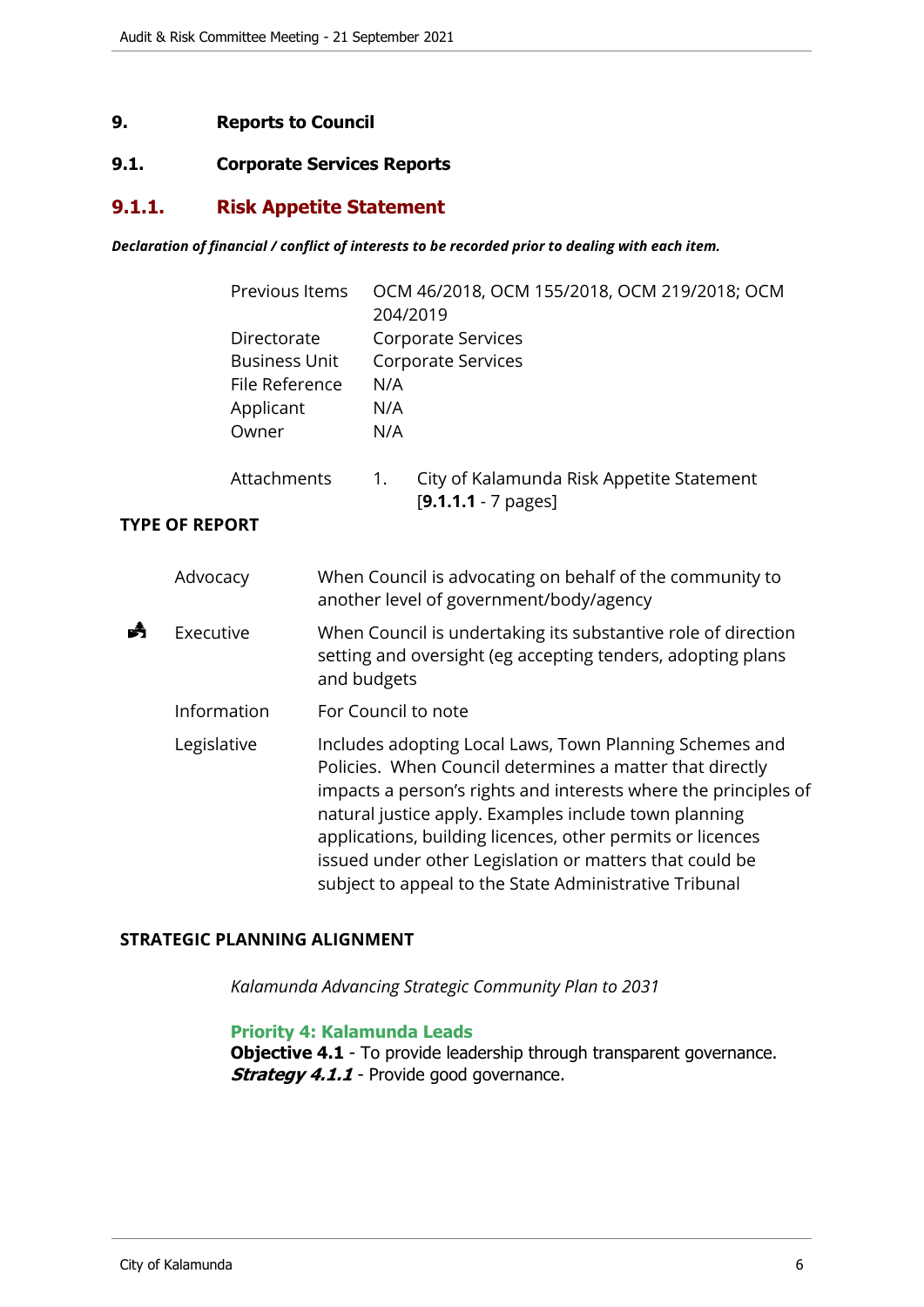# **EXECUTIVE SUMMARY**

- 1. The purpose of this report is to seek Council endorsement of the City of Kalamunda's (City) Risk Appetite Statement.
- 2. The current Risk Appetite Statement was last considered by Council at the Audit and Risk Committee Meeting 1 December 2020 and it is necessary for it to be reviewed.
- 3. It is recommended that Council endorse the City's Risk Appetite Statement.

# **BACKGROUND**

- 4. Risk Management is a core component of corporate governance and an integral part of contemporary management practices. Risk Management refers to the coordination of activities that direct and control the organisation with regard to risk. It is acknowledged that Risk Management involves both the management of potentially adverse impacts together with the realisation of opportunities.
- 5. The management of risk is focused on:
	- a) maintaining high levels of integrity for services provided by the City;
	- b) protecting the City's physical, and non-physical assets including employees, elected members, financial and property;
	- c) achieving and maintaining legislative and regulatory compliance, including codes of conduct and professional standards;
	- d) creating an environment where all employees assume responsibility for the proactive management of risk; and
	- e) demonstrating transparent and responsible Risk Management processes aligned to accepted best practice so as to address uncertainty and to deliver continuous improvement.
- 6. The City's Risk Management Framework has been adopted in accordance with the Integrated Risk Management Plan and is structured around *AS/NZS/ISO 31000:2018* and the requirements under the *Local Government (Audit) Regulations 1996.*
- 7. The Risk Appetite Statement outlines the amount and types of risk that the City is willing to accept in order to achieve its strategic objectives.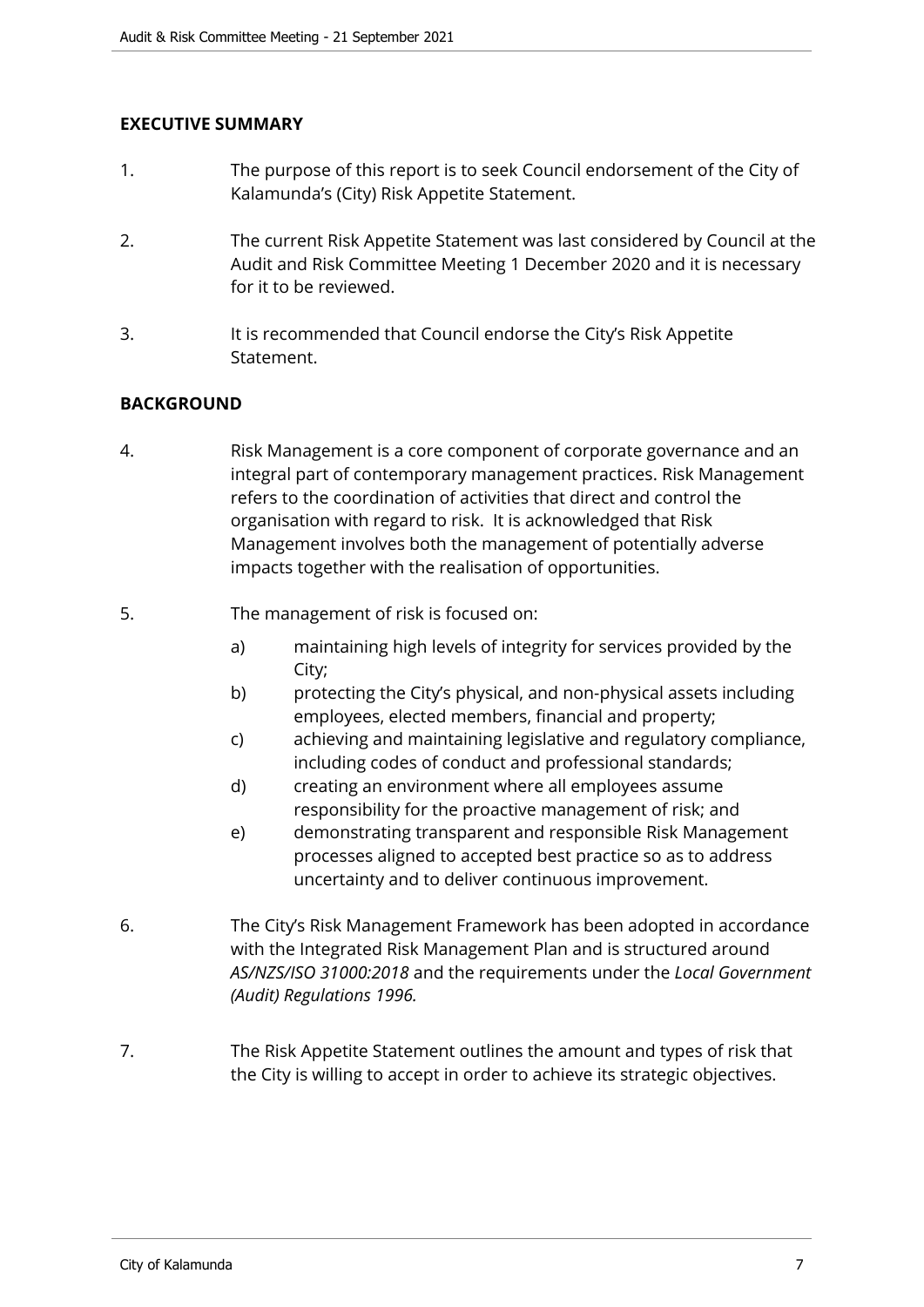# **DETAILS AND ANALYSIS**

8. The purpose of Risk Management is the creation and protection of value. It improves performance, encourages innovation and supports the achievement of objectives. The following principles contained within (AS/NZS ISO 31000:2018) provide guidance on the characteristics of effective and efficient Risk Management and are the foundation for managing risk.

These principles are:-

- a) Integrated Risk Management is an integral part of all organisational activities.
- b) Structured and comprehensive contributing to consistent and comparable results.
- c) Customised the Risk Management Framework and process are customised and proportionate to the organisations internal and external context relating to its objectives.
- d) Inclusive appropriate and timely involvement of stakeholders enables their knowledge, views and perceptions to be considered.
- e) Dynamic risks can emerge, change or disappear as an organisations internal and external context changes. Risk Management is responsive to those changes.
- f) Best available information inputs to Risk Management are based on current and historical information as well as on future expectations. Risk Management explicitly takes into account any limitations and uncertainties associated with such information and expectations.
- g) Human and cultural factors human behaviour and culture significantly influence all aspects of Risk Management at each level and stage.
- h) Continual improvement Risk Management is continually improved through learning and experience.
- 9. Risk Management is a focal element of the City's strategy to promote accountability through good governance and robust business practices, contributing to maintaining a sustainable organisation focused on the effective management of resources and operations.
- 10. In recognising that Risk Management is integral to good business practices, Enterprise Risk Management is comprised of the following elements:
	- a) the City of Kalamunda's Risk Management Framework;
	- b) Risk Management Policy and Management Procedures;
	- c) Senior Management Team commitment to leading and championing Risk Management practices and thinking;
	- d) management systems to establish and report on the profile and treatment of risks; and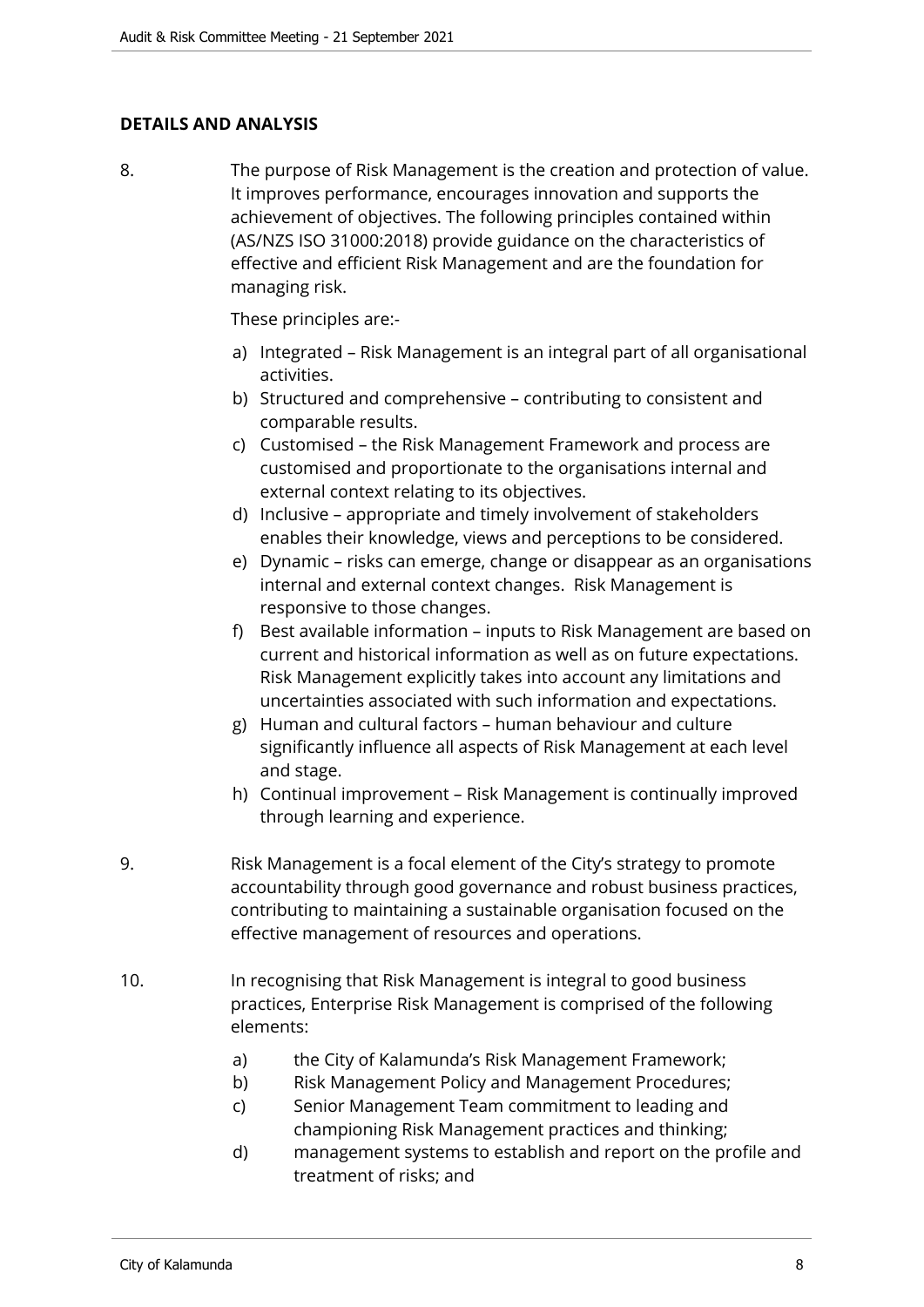- e) broad based training and awareness raising to enhance Risk Management understanding.
- 11. The City's culture is focused on innovation and continuous improvement and delivering innovation, and it should be noted that focusing on opportunities to enhance service delivery can carry risk. It is therefore important that the City takes calculated risks by ensuring that risks are property identified, evaluated and managed to ensure that the risk exposure is acceptable.
- 12. The City's overall risk appetite is risk averse. When discussing risk appetite acceptable tolerances will be defined using the following terminology:
	- a) Low tolerance
	- b) Moderate tolerance
	- c) High tolerance
- 13. The City's Risk Appetite is assessed against the risk consequence across the following areas:
	- a) Financial
	- b) Health and Safety
	- c) Reputation
	- d) Operation
	- e) Environment
	- f) Compliance
	- g) Project
- 14. Following endorsement of the Risk Appetite Statement by Council, the City will undertake a review of the Strategic Risk Register and workshop the Strategic Risk Register with Council for their endorsement in the coming months.

#### **APPLICABLE LAW**

15. *Local Government (Audit) Regulations 1996* (WA) Amendment.

Amendments to the *Local Government (Audit) Regulations 1996* came into effect on 8 February 2013. Specifically, Regulation 17 which states:

- *"17. CEO to review certain systems and procedures*
	- *(1) The CEO is to review the appropriateness and effectiveness of a local government's systems and procedures in relation to –* 
		- *(a) Risk Management; and*
		- *(b) internal control; and*
		- *(c) legislative compliance*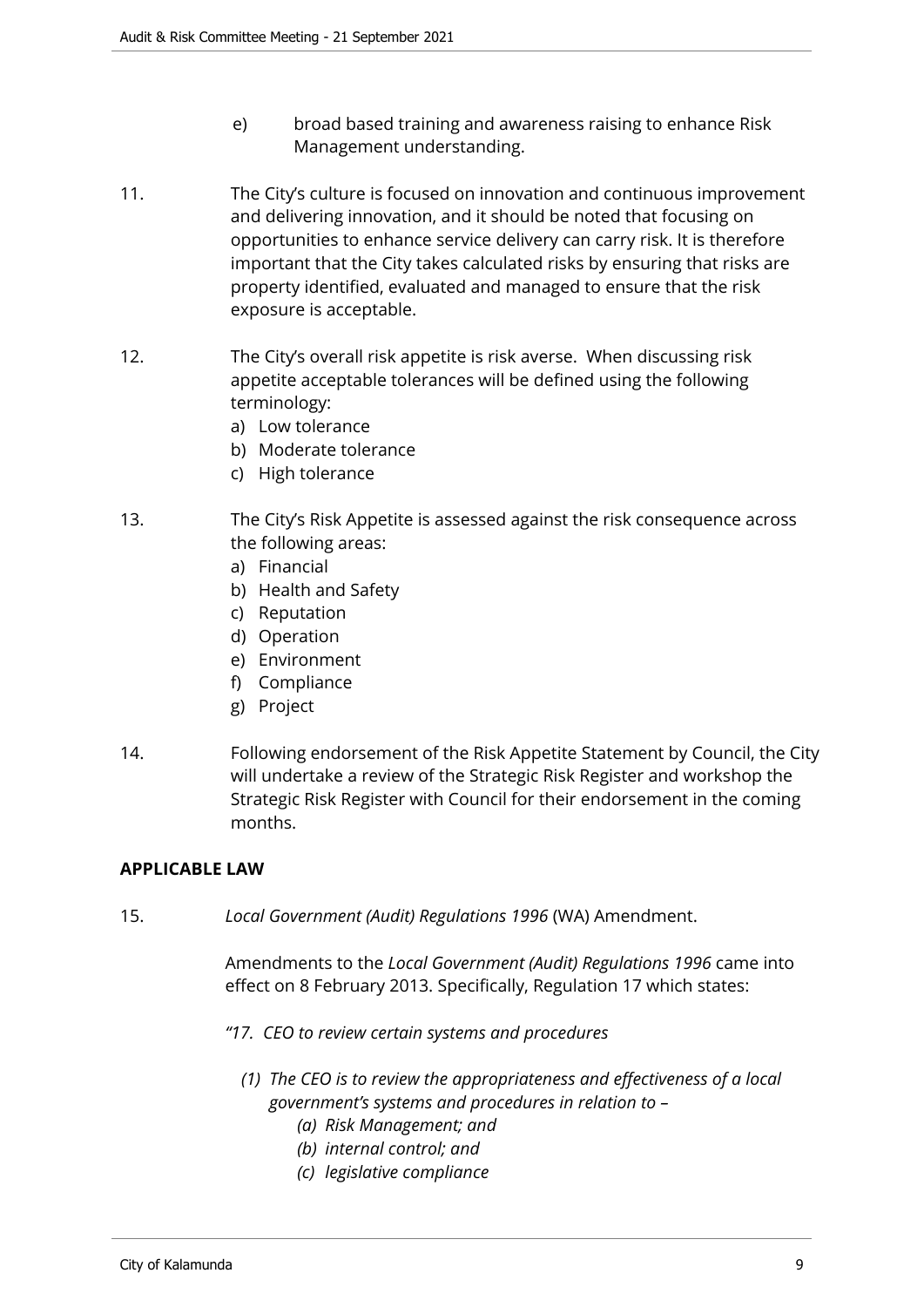- *(2) The review may relate to any or all of the matters referred to in sub regulation (1)(a), (b) and (c), but each of those matters is to be the subject of a review at least once every 2 calendar years.*
- *(3) The CEO is to report to the audit committee the results of that review."*

In addition to the requirement for the CEO to prepare a report as outlined in Regulation 17, the Regulations also stipulate an additional responsibility for the Audit Committee as detailed in Regulation 16(c) which states the Audit Committee:

- *"(c) is to review a report given to it by the CEO under regulation 17(3) (the CEO's report) and is to –* 
	- *(i) report to the council the results of that review; and*
	- *(ii) give a copy of the CEO's report to the council."*

# **APPLICABLE POLICY**

16. The City's Risk Profile has been developed in accordance with the Integrated Risk Management Plan and the City's Risk Management Policy (C-HR06).

#### **STAKEHOLDER ENGAGEMENT**

17. The Risk Appetite Statement was reviewed by the City's Leadership Team and is now submitted for review by Council.

# **FINANCIAL CONSIDERATIONS**

18. Nil.

# **SUSTAINABILITY**

# **Social Implications**

19. Nil.

# **Economic Implications**

20. The City's approach to risk can have economic and financial impacts on resultant outcomes from taking risks.

# **Enviro Implications**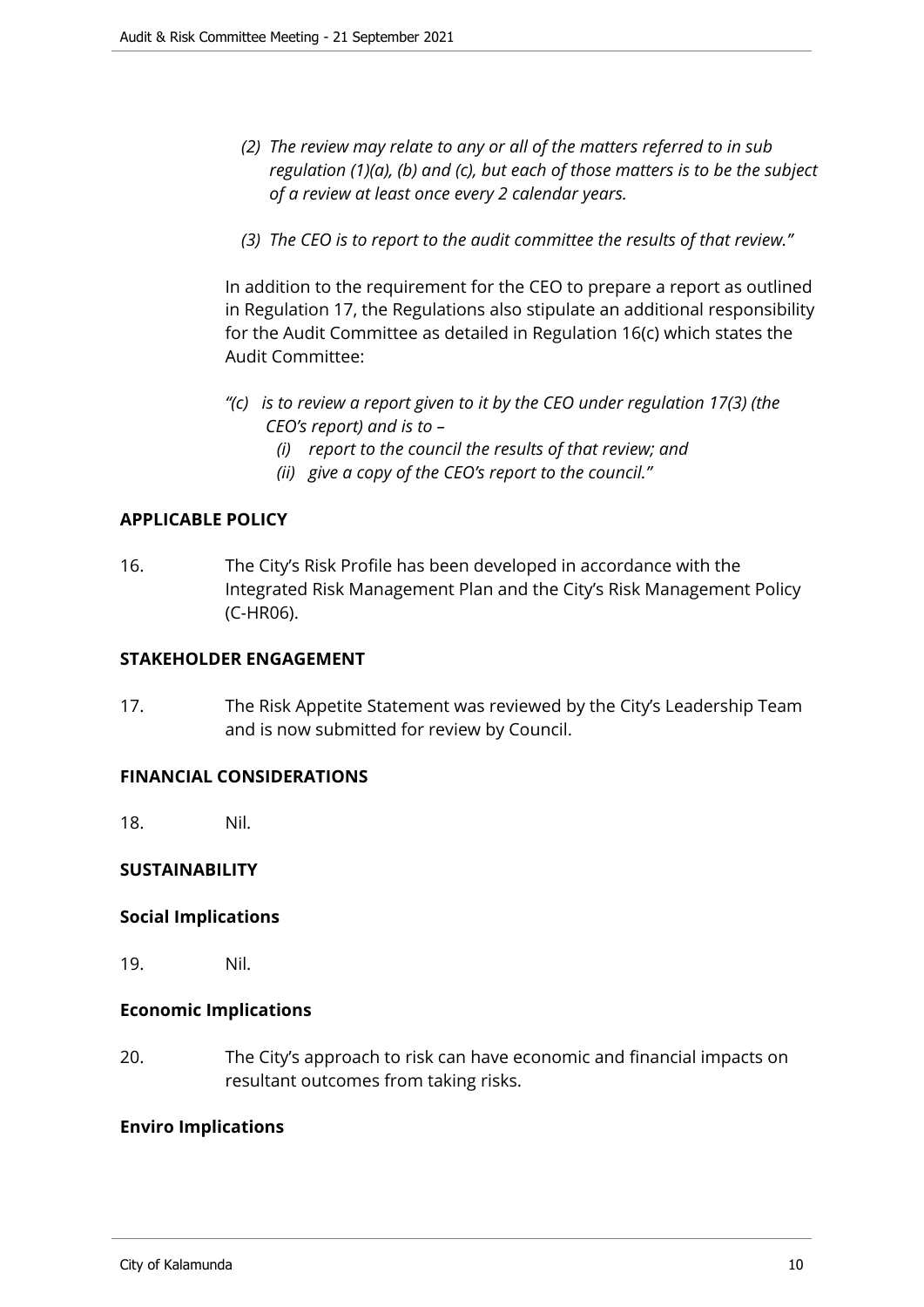21. Environmental implications of decisions taken by the City are mitigated through the Risk Management framework

#### **RISK MANAGEMENT**

22. **Risk**: Without an effective enterprise Risk Management system, the City would not be fulfilling it its obligations of duty of care and due diligence as prescribed by the *Local Government Act 1995*.

| , Consequence          | Likelihood | <b>Rating</b> |  |
|------------------------|------------|---------------|--|
| Possible               | Moderate   | Medium        |  |
| <b>Action/Strategy</b> |            |               |  |

Ensure the City has an enterprise Risk Management system in place that complies with Australian Standards and contains the following elements:

- a) Risk Appetite Statement
- b) Risk Assessment based on the Risk Policy, Risk Management Plan, risk registers and established standard; and
- c) Risk Profile reviewed quarterly by the Administration and Council.

**Risk**: The City fails to effectively manage risks impacting the delivery of objectives.

| Consequence            | Likelihood | <b>Rating</b> |  |
|------------------------|------------|---------------|--|
| Possible               | Moderate   | Medium        |  |
| <b>Action/Strategy</b> |            |               |  |

- a) Ensure the City has an enterprise Risk Management system in place that complies with Australian Standards.
- b) Undertake a review of the City's Risk Profile by the Administration and Council on a regular basis.

# **CONCLUSION**

- 23. The City's Risk Appetite Statement outlines the amount and types of risk that the City is willing to accept in order to achieve its objectives.
- 24. Although the City's overall risk appetite is risk averse, the risk appetite is generally higher when it can be demonstrated that the benefits created through innovative concepts outweigh the associated risk.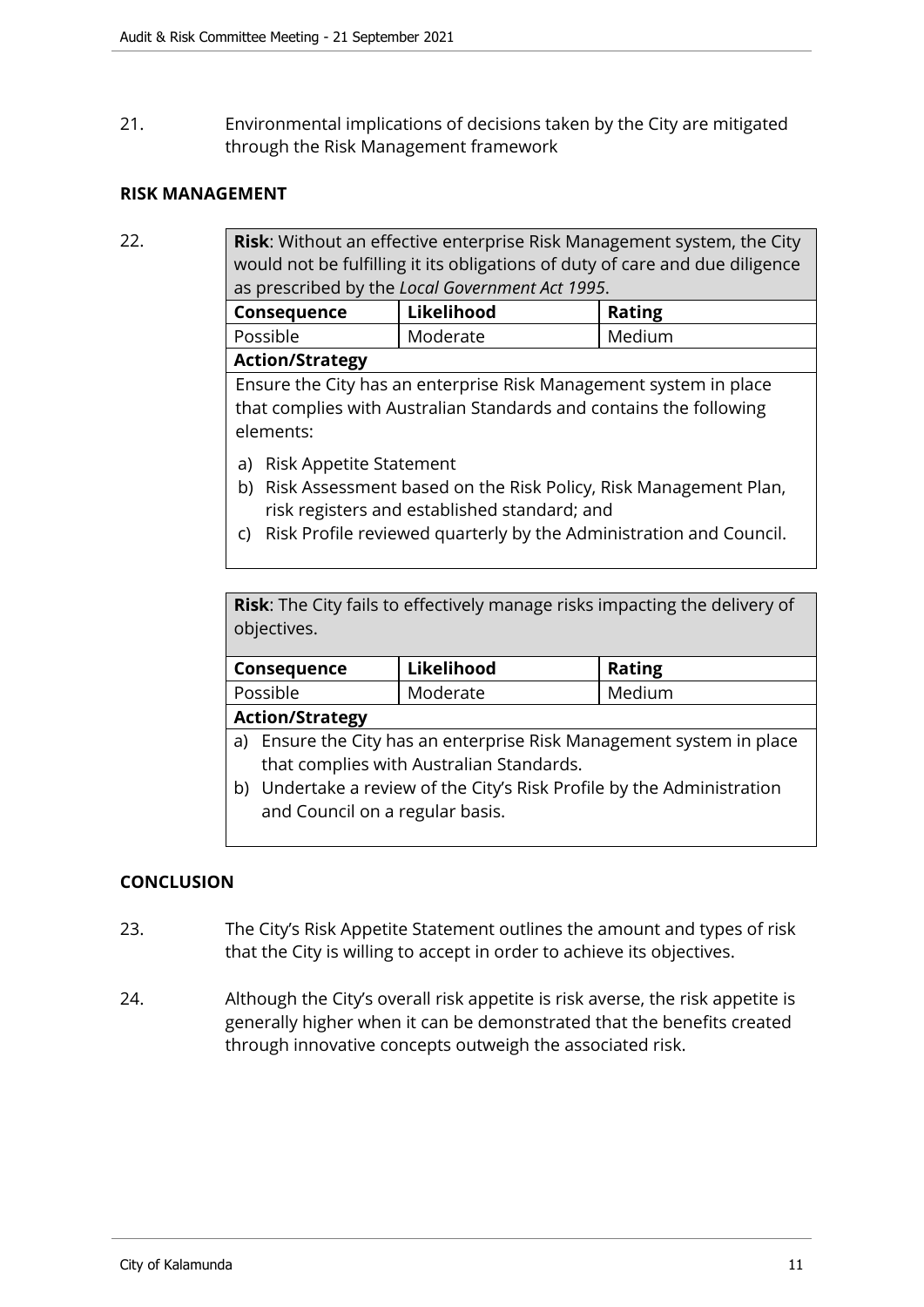# **Voting Requirements: Simple Majority**

#### **COMMITTEE RECOMMENDATION TO COUNCIL**

That Council ENDORSE the Risk Appetite Statement provided as Attachment 1 to this report.

- Moved: **Cr John Giardina**
- Seconded: **Cr Margaret Thomas**

Vote: **CARRIED UNANIMOUSLY (8/0)**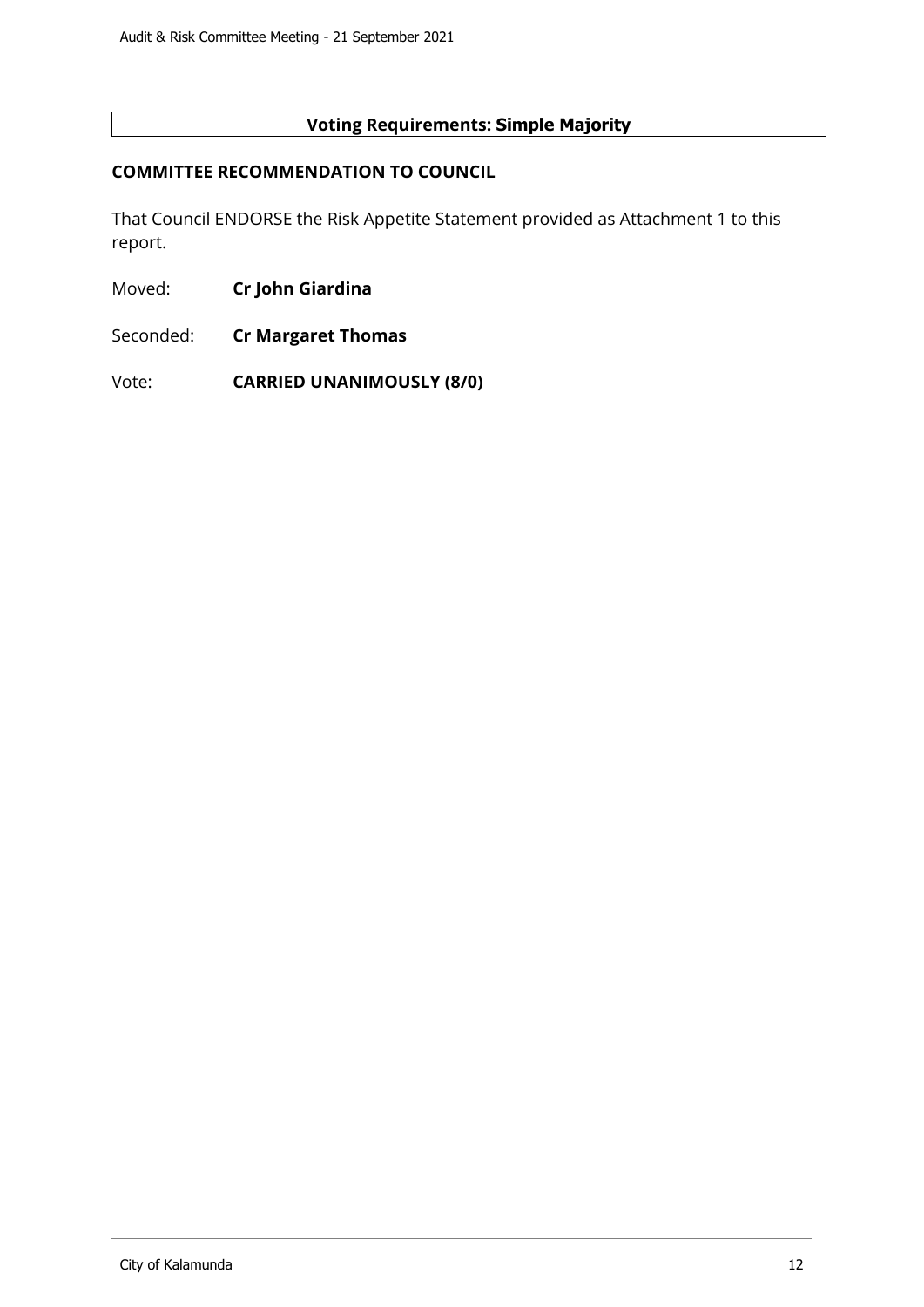# <span id="page-12-0"></span>**9.1.2. External Audit - Interim Findings for the year ending 30 June 2021**

*Declaration of financial / conflict of interests to be recorded prior to dealing with each item.*

| Previous Items                         | OCM 141/2020              |                                                                                                                                                                                                                                                                                                                                                                                                                                                                                                                              |  |
|----------------------------------------|---------------------------|------------------------------------------------------------------------------------------------------------------------------------------------------------------------------------------------------------------------------------------------------------------------------------------------------------------------------------------------------------------------------------------------------------------------------------------------------------------------------------------------------------------------------|--|
| Directorate                            | Corporate Services        |                                                                                                                                                                                                                                                                                                                                                                                                                                                                                                                              |  |
| <b>Business Unit</b><br>File Reference | <b>Financial Services</b> |                                                                                                                                                                                                                                                                                                                                                                                                                                                                                                                              |  |
| Applicant                              | N/A                       |                                                                                                                                                                                                                                                                                                                                                                                                                                                                                                                              |  |
| Owner                                  | N/A                       |                                                                                                                                                                                                                                                                                                                                                                                                                                                                                                                              |  |
| Attachments                            | Nil                       |                                                                                                                                                                                                                                                                                                                                                                                                                                                                                                                              |  |
| Confidential                           | 1.                        | City of Kalamunda - Planning Summary 2021                                                                                                                                                                                                                                                                                                                                                                                                                                                                                    |  |
| Attachments                            | 2.                        | City of Kalamunda - Interim Audit Findings for                                                                                                                                                                                                                                                                                                                                                                                                                                                                               |  |
|                                        |                           | the year ending 30 June 2021                                                                                                                                                                                                                                                                                                                                                                                                                                                                                                 |  |
| 3.                                     |                           | Reason for Confidentiality: Local Government Act<br>1995 (WA) Section 5.23 (2) (f) - "a matter that if disclosed,<br>could be reasonably expected to - (i) impair the<br>effectiveness of any lawful method or procedure for<br>preventing, detecting, investigating or dealing with any<br>contravention or possible contravention of the law; (ii)<br>endanger the security of the local government's property;<br>or (iii) prejudice the maintenance or enforcement of a<br>lawful measure for protecting public safety". |  |

# **TYPE OF REPORT**

| Advocacy    | When Council is advocating on behalf of the community to<br>another level of government/body/agency                                                                                                                                                                                                                                                                                                                                |
|-------------|------------------------------------------------------------------------------------------------------------------------------------------------------------------------------------------------------------------------------------------------------------------------------------------------------------------------------------------------------------------------------------------------------------------------------------|
| Executive   | When Council is undertaking its substantive role of direction<br>setting and oversight (eg accepting tenders, adopting plans<br>and budgets                                                                                                                                                                                                                                                                                        |
| Information | For Council to note                                                                                                                                                                                                                                                                                                                                                                                                                |
| Legislative | Includes adopting Local Laws, Town Planning Schemes and<br>Policies. When Council determines a matter that directly<br>impacts a person's rights and interests where the principles of<br>natural justice apply. Examples include town planning<br>applications, building licences, other permits or licences<br>issued under other Legislation or matters that could be<br>subject to appeal to the State Administrative Tribunal |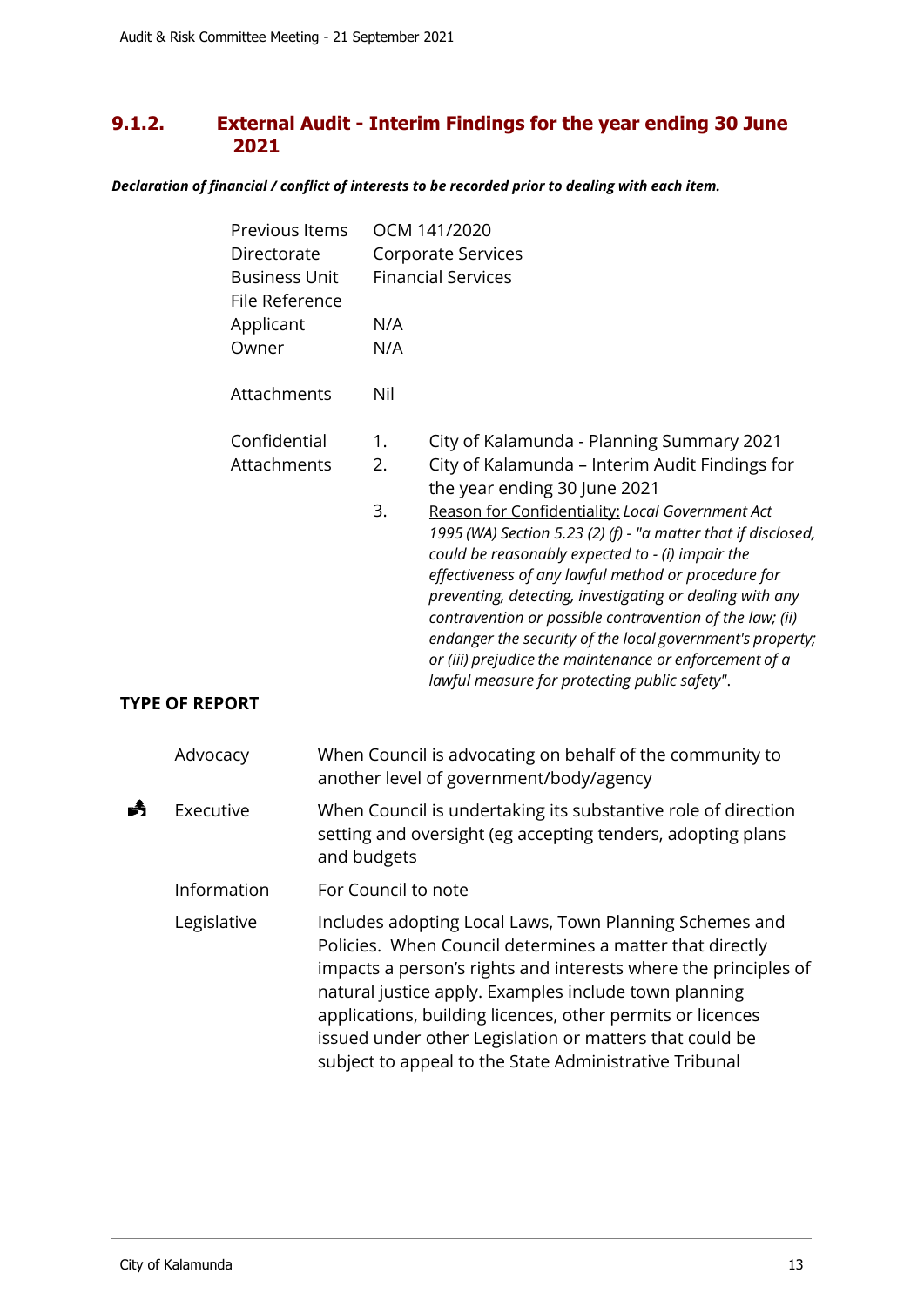# **STRATEGIC PLANNING ALIGNMENT**

*Kalamunda Advancing Strategic Community Plan to 2027*

**Priority 4: Kalamunda Leads**

**Objective 4.1** - To provide leadership through transparent governance. *Strategy 4.1.1* - Provide good governance.

#### **EXECUTIVE SUMMARY**

- 1. The purpose of this report is to provide Council with the findings of the Interim Audit undertaken by the Office of the Auditor General for the 2020/21 financial year (Confidential Attachment 2).
- 2. The Interim Audit for the financial year ending 30 June 2021 was undertaken by the Office of the Auditor General, in accordance with the audit planning document (Confidential Attachment 1).
- 3. It is recommended that Council accepts the 2020/2021 Interim Audit Report. (Confidential Attachment 2).

# **BACKGROUND**

- 4. On 28 October 2017, the Local Government Amendment (Auditing) Act 2017 was proclaimed, giving the Auditor General the mandate to audit Western Australia's 139 local governments and 9 regional councils.
- 5. The Act allowed the Auditor General to conduct performance audits of local government entities from 28 October 2017 either themselves or by engaging external audit consultants. From the 2018/2019 financial year onwards, the City's audit was performed by directly the Office of the Auditor General (OAG).

# **DETAILS AND ANALYSIS**

- 6. The OAG prepared an audit plan (Confidential Attachment 1) for their approach to the audit of the annual financial report for the year ending 30 June 2021, and in summary included the following:
	- (a) Introduction
	- (b) Audit Approach
	- (c) Significant Risks and Other Audit Issues
	- (d) Audit Emphasis and Significant Account Balances
	- (e) Internal Audit
	- (f) Management Representation Letter
	- (g) Related Entities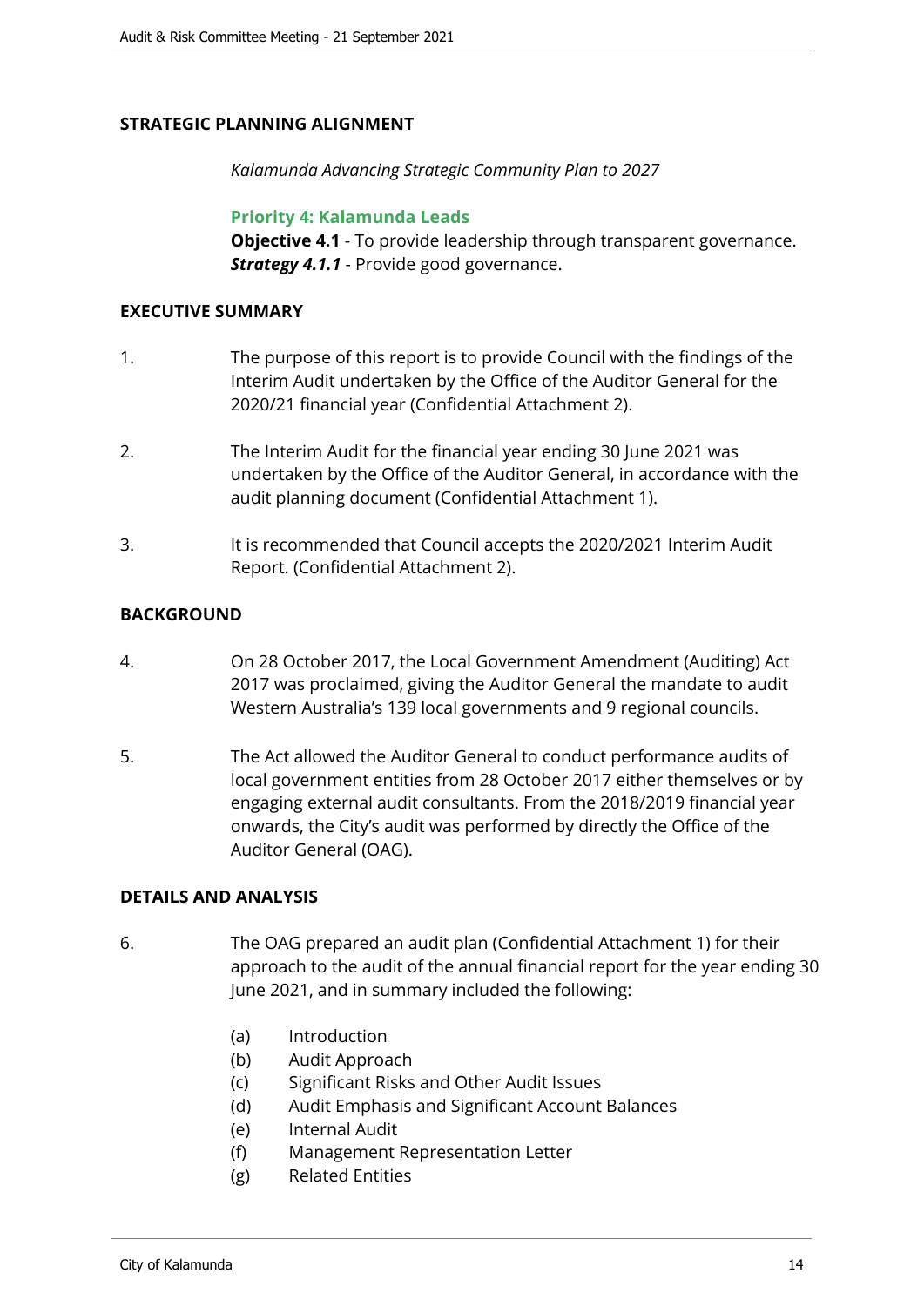- (h) Reporting Protocols
- (i) Proposed Audit Schedule
- (j) Specific Audit Requirements
- (k) Audit Fee
- (l) Audit Team
- (m) Other Audit Activities
- 7. In May 2021, City staff met with relevant officers from the OAG, to discuss the audit plan. The interim audit field work was carried out from 17 May 2021 to 4 June 2021, with Confidential Attachment 2 being the outcome of the interim audit.
- 8. The OAG identified one finding as part of the interim audit rated as a moderate risk as detailed in Confidential Attachment 2. In summary the finding was rated as a moderate risk relating to the City's implementation of Audit recommendations regarding the review of the City's systems and procedures. Essentially OAG are of the view that all recommendations should be implemented within the Audit year.
- 9. The City ensured that all compliance matters were implemented in a timely fashion and remaining matters will be implemented by June 2022.
- 10. The final component of the fieldwork for the 2020/2021 financial year's audit of the annual financial report will be conducted during October 2021, with the final results brought to an Audit and Risk Committee Meeting once available.

# **APPLICABLE LAW**

- 11. Sections 6.4, 7.9, 7.12A of the *Local Government Act 1995* and *Local Government Amendment (Auditing) Act 2017*.
- 12. Regulation 51 of the *Local Government (Financial Management) Regulations 1996.*

# **APPLICABLE POLICY**

13. There are no policy implications.

# **STAKEHOLDER ENGAGEMENT**

14. The Administration worked closely with the Auditors throughout the Audit process.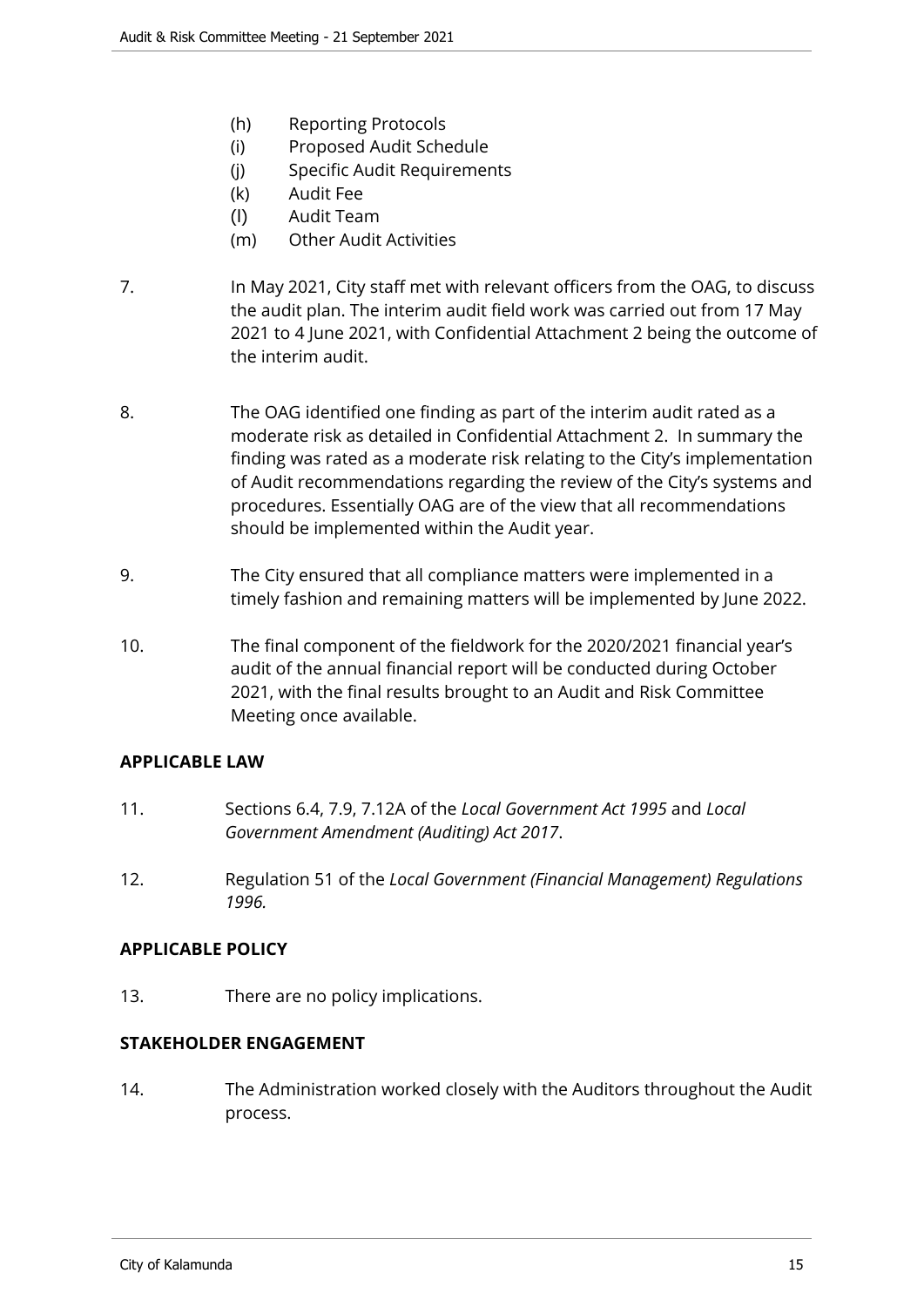# **FINANCIAL CONSIDERATIONS**

15. The 2020/2021 Budget included a provision for the cost of having the accounts and the Annual Financial Report audited by an externally appointed registered auditor.

# **SUSTAINABILITY**

#### **Social Implications**

16. Nil.

#### **Economic Implications**

17. Nil.

#### **Environmental Implications**

18. Nil.

# **RISK MANAGEMENT**

19. **Risk**: Issues identified in the interim audit report are not rectified leading to breakdown of controls.

| Consequence                                   | Likelihood | <b>Rating</b> |  |  |
|-----------------------------------------------|------------|---------------|--|--|
| Significant                                   | Unlikely   | Medium        |  |  |
| <b>Action/Strategy</b>                        |            |               |  |  |
| Employ qualified suitably skilled staff.      |            |               |  |  |
| Maintain controls and compliance with policy. |            |               |  |  |
| Ensure an effective internal audit program.   |            |               |  |  |
| Management oversight.                         |            |               |  |  |

# **CONCLUSION**

20. The interim audit field work was carried out in accordance with the audit plan prepared by OAG during May 2021.

One item was identified during audit field with a moderate risk rating.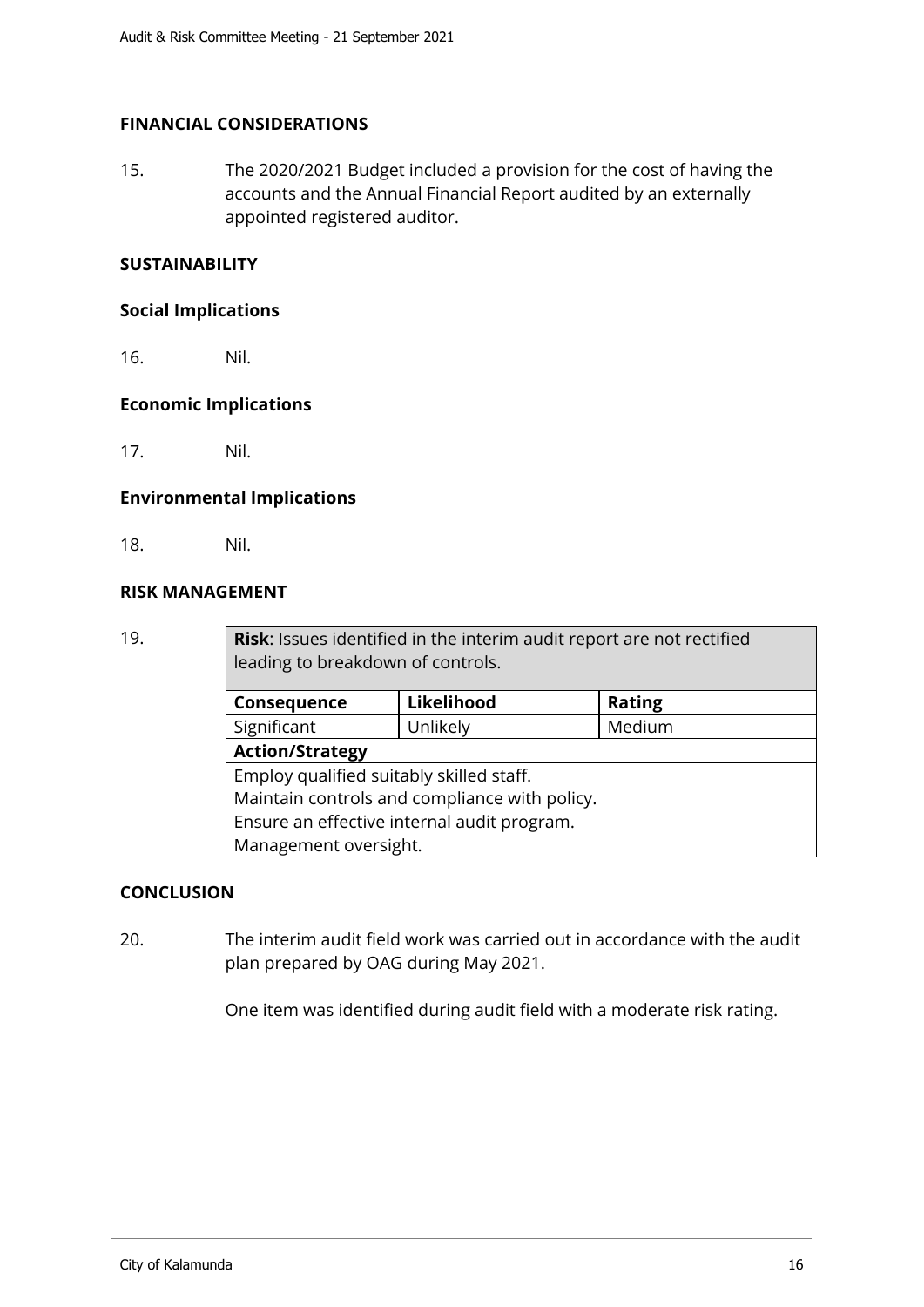# **Voting Requirements: Absolute Majority**

#### **COMMITTEE RECOMMENDATION TO COUNCIL**

That Council ACCEPT the findings of the Interim Audit undertaken in May 2021 for the financial year ending 30 June 2021 as shown as Confidential Attachment 2 to this report.

Moved: **Cr John Giardina**

Seconded: **Cr Mary Cannon**

Vote: **CARRIED UNANIMOUSLY (8/0)**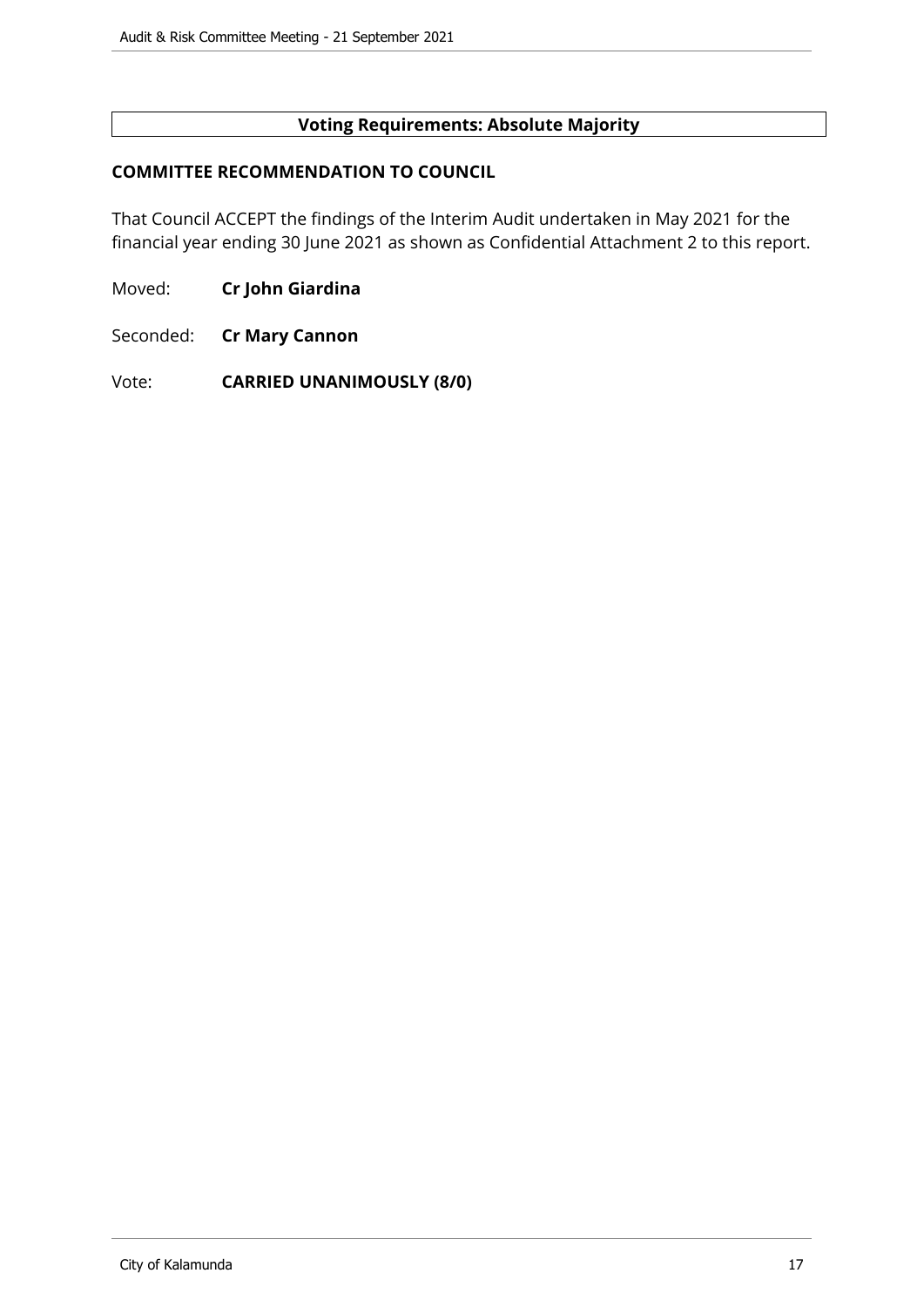# <span id="page-17-0"></span>**9.1.3. Internal Audit Plan 2021-2023**

*Declaration of financial / conflict of interests to be recorded prior to dealing with each item.*

| Previous Items<br>Directorate<br><b>Business Unit</b><br>File Reference | OCM 141/2020<br>Corporate Services<br>Corporate Services                                                                                                                                                                                                                                                                                                                                                                                                                                                                                                                                                   |
|-------------------------------------------------------------------------|------------------------------------------------------------------------------------------------------------------------------------------------------------------------------------------------------------------------------------------------------------------------------------------------------------------------------------------------------------------------------------------------------------------------------------------------------------------------------------------------------------------------------------------------------------------------------------------------------------|
| Applicant                                                               | N/A                                                                                                                                                                                                                                                                                                                                                                                                                                                                                                                                                                                                        |
| Owner                                                                   | N/A                                                                                                                                                                                                                                                                                                                                                                                                                                                                                                                                                                                                        |
| Attachments                                                             | Nil                                                                                                                                                                                                                                                                                                                                                                                                                                                                                                                                                                                                        |
| Confidential<br>Attachments                                             | Internal Audit Charter<br>1.<br>Strategic Internal Audit Plan 2021-2023<br>2.<br>Reason for Confidentiality: Local Government Act 1995 (WA)<br>Section 5.23 (2) (f) - "a matter that if disclosed, could be<br>reasonably expected to - (i) impair the effectiveness of any lawful<br>method or procedure for preventing, detecting, investigating or<br>dealing with any contravention or possible contravention of the<br>law; (ii) endanger the security of the local government's property;<br>or (iii) prejudice the maintenance or enforcement of a lawful<br>measure for protecting public safety". |

# **TYPE OF REPORT**

| Å | Advocacy    | When Council is advocating on behalf of the community to<br>another level of government/body/agency                                                                                                                                                                                                                                                                                                                                |
|---|-------------|------------------------------------------------------------------------------------------------------------------------------------------------------------------------------------------------------------------------------------------------------------------------------------------------------------------------------------------------------------------------------------------------------------------------------------|
|   | Executive   | When Council is undertaking its substantive role of direction<br>setting and oversight (eg accepting tenders, adopting plans<br>and budgets                                                                                                                                                                                                                                                                                        |
|   | Information | For Council to note                                                                                                                                                                                                                                                                                                                                                                                                                |
|   | Legislative | Includes adopting Local Laws, Town Planning Schemes and<br>Policies. When Council determines a matter that directly<br>impacts a person's rights and interests where the principles of<br>natural justice apply. Examples include town planning<br>applications, building licences, other permits or licences<br>issued under other Legislation or matters that could be<br>subject to appeal to the State Administrative Tribunal |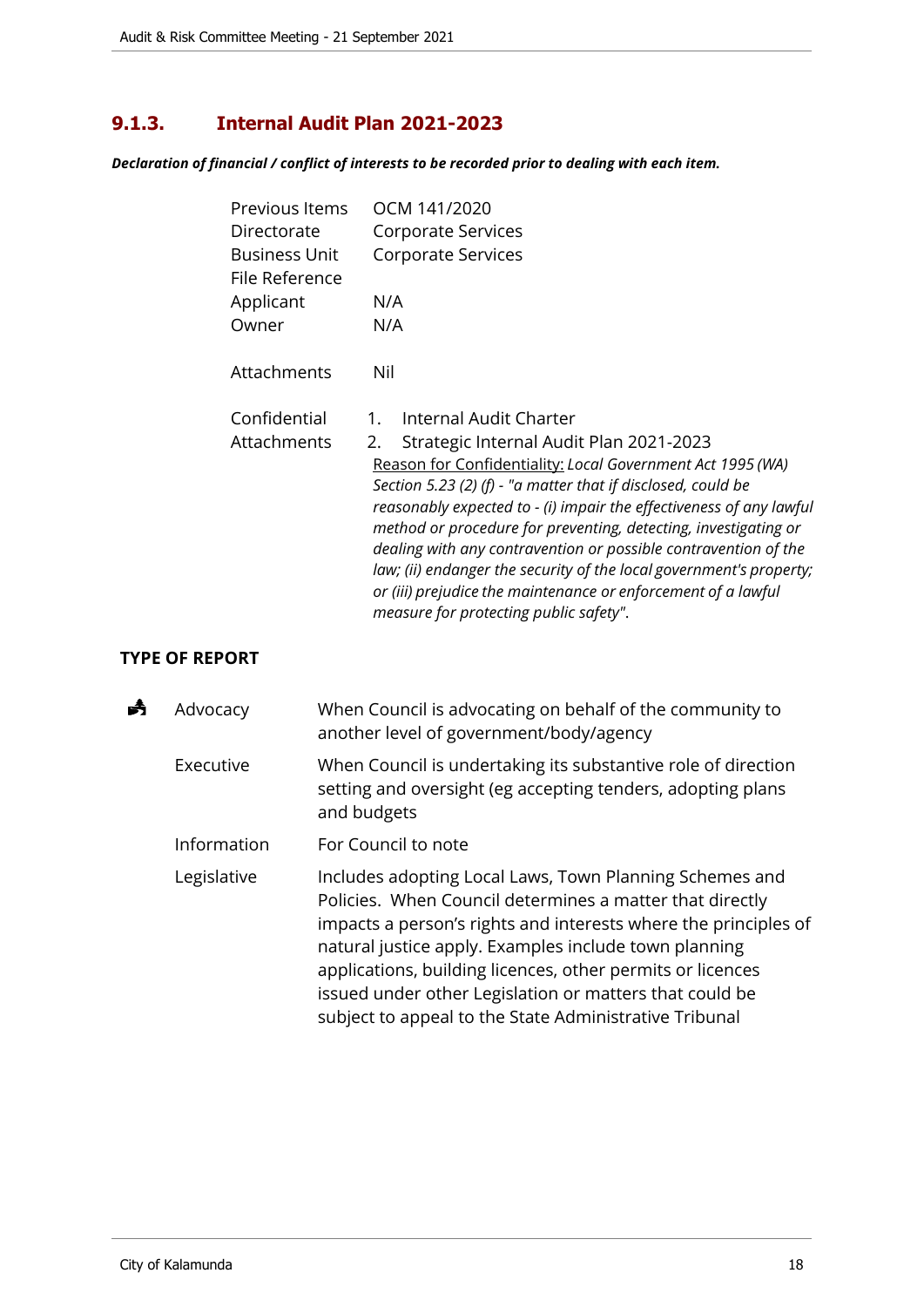# **STRATEGIC PLANNING ALIGNMENT**

*Kalamunda Advancing Strategic Community Plan to 2031*

**Priority 4: Kalamunda Leads**

**Objective 4.1** - To provide leadership through transparent governance. *Strategy 4.1.1* - Provide good governance.

#### **EXECUTIVE SUMMARY**

- 1. The purpose of this report is to provide Council with the Internal Audit Charter and the proposed Strategic Internal Audit Plan for 2021 to 2023.
- 2. It is recommended that Council:
	- a) ENDORSE the Internal Audit Charter (Confidential Attachment 1).
	- b) ENDORSE the Strategic Internal Audit Plan for 2021 to 2023 (Confidential Attachment 2).
	- c) NOTE that a review will be conducted of the Strategic Internal Audit Plan 2021-2023 and changes brought to the Audit and Risk Committee for endorsement.

# **BACKGROUND**

- 3. William Buck has been appointed as the Internal Auditor for the City after a recent tender process. In accordance with the Tender Document, William Buck has prepared a Draft Strategic 3 Year Internal Audit Plan.
- 4. The first priorities for the Internal Auditors were to prepare a Draft Audit Charter and to review the City's Audit Plan.
- 5. The City has held initial meetings with the Internal Auditors, providing them with details of previous audit work, copies of the City's Integrated Risk Management Plan so as to assist them in their audit planning.

# **DETAILS AND ANALYSIS**

6. According to the Institute of Internal Auditors, the purpose of an Internal Audit Charter is to provide the organisation with a blueprint for how internal audit will operate and helps the governing body to signal the value it places on internal audit's independence. Attachment 1 is the City of Kalamunda's Internal Audit Charter for Council endorsement.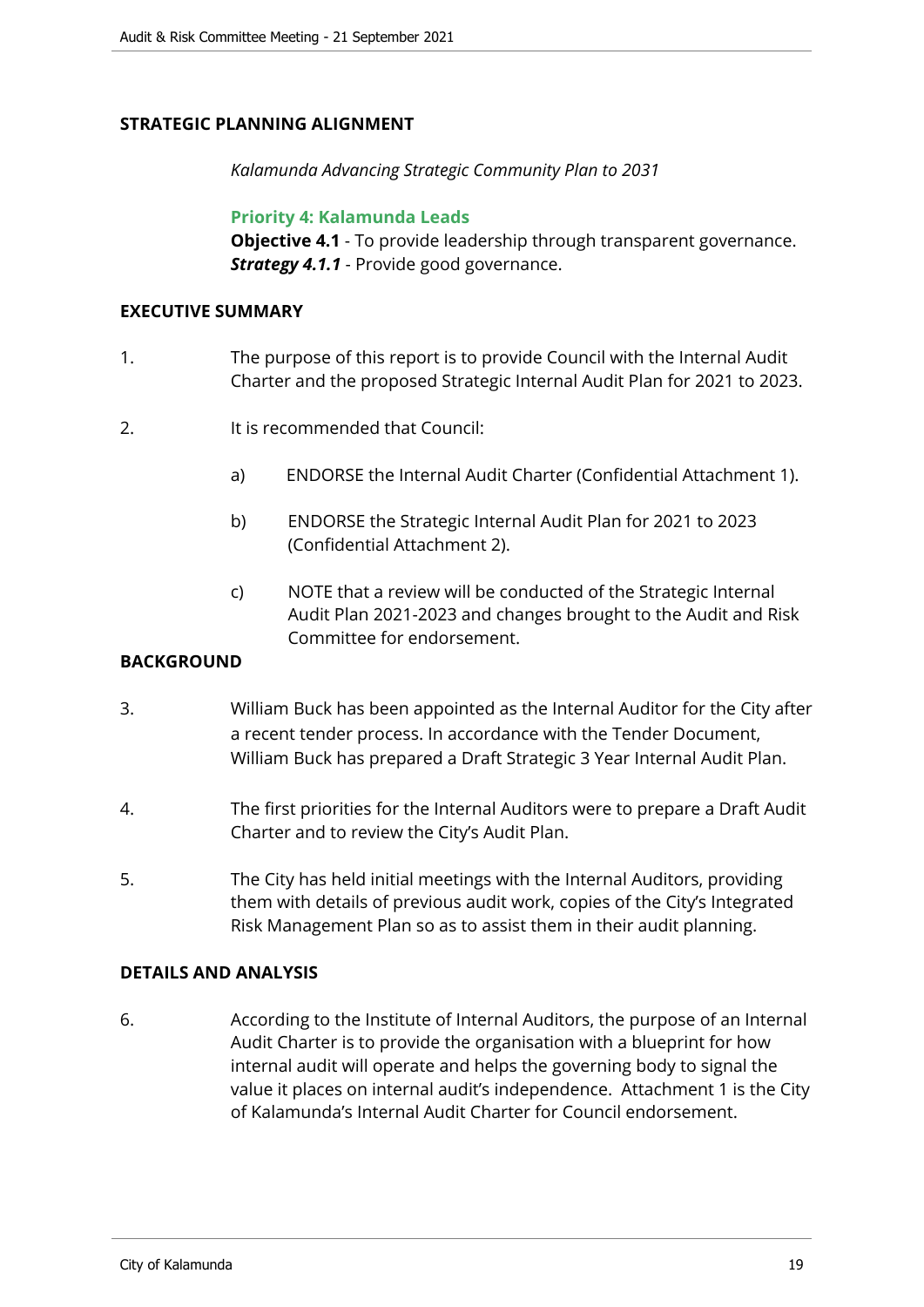- 7. The Strategic Internal Audit Plan 2021-2023 (SIAP) (Attachment 2) sets out the scope of the planned work to be undertaken by the Internal Auditor for the City for the following three financial years. The SIAP was developed based on consideration of the following:
	- a) The previous 3-year Internal Audit topics conducted by the City of Kalamunda previous Internal Auditors;
	- b) The latest updated Risks noted in the City's Risk Registers provided;
	- c) The City's efforts made in lowering and/or mitigating key operational risks identified in their risk registers;
	- d) Consideration of emerging risks during the 2020 and 2021 financial years (for example COVID-19 and Cyber Security, etc);
	- e) Action Items and known shortcomings identified in the City of Kalamunda audit log;
	- f) Recently completed internal audits and other reviews by external auditors (Office of the Auditor-General) and other service providers;
	- g) Other areas suggested by the Office of the Auditor-General in the Western Australian Public Sector Audit Committees – Better Practice Guide.
- 8. Broadly, Internal Audit reviews are focused on:
	- a) Compliance Audits: which concentrate primarily on the entity's (or their suppliers') compliance with legislation, regulations, directions, policies, plans, and procedures.
	- b) Financial Audits: These are concerned with practices and activities relating to the accounting and reporting of financial transactions including budget commitments, approvals, and the receipt and disbursement of funds, as well as the reliability and integrity of financial information and the safeguarding of the assets.
	- c) Performance (Operational) Audits: these audits focus on all or a part of an entity's activities to assess the economy, efficiency, and effectiveness and typicall include reviews on:
		- i. the adequacy of an internal control structure or specific internal controls to ensure due regard for economy and effectiveness;
		- ii. the extent to which resources have been managed economically and efficiently; and
		- iii. the extent to which activities have been effective in achieving organisational objectives.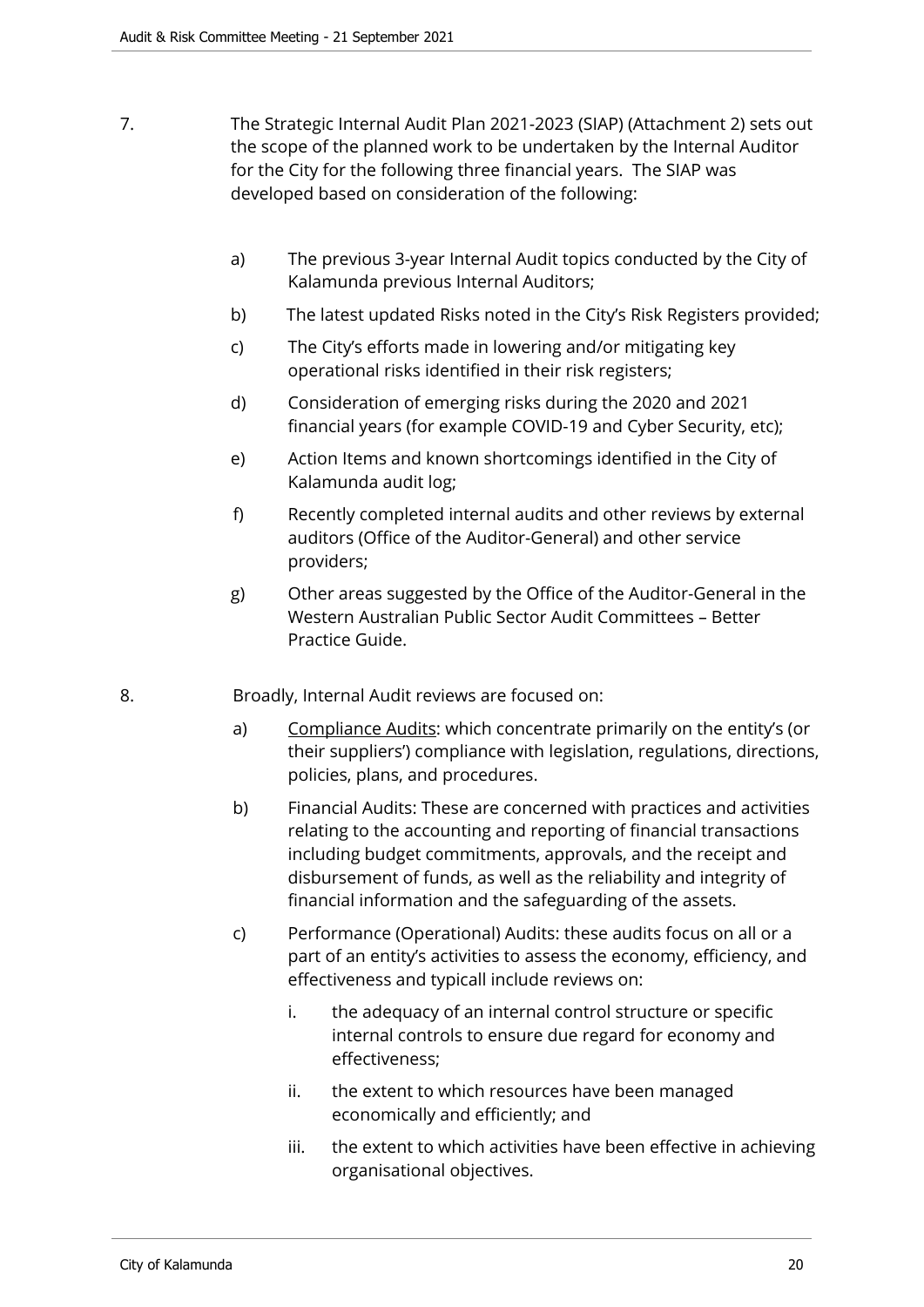9. The SIAP has also identified a number of additional audits that are not currently with the budget. It is proposed that these areas are excluded from the initial Plan with the intent to review and consider for future inclusion according to the risk environment. These changes will be brought to the Audit and Risk Committee for endorsement.

#### **APPLICABLE LAW**

10. *Local Government Act 1995. Local Government (Financial Management) Regulations 1996. Local Government (Audit) Regulations 1996.*

#### **APPLICABLE POLICY**

11. Nil.

#### **STAKEHOLDER ENGAGEMENT**

#### **Internal Referrals**

12. The Executive Management Team has undertaken a review of the SIAP.

#### **External Referrals**

13. William Buck.

#### **FINANCIAL CONSIDERATIONS**

14. A total of 535 audit hours are included within the 2021/2022 Budget as per the contract with William Buck.

#### **SUSTAINABILITY**

#### **Social Implications**

15. Nil.

#### **Economic Implications**

16. Nil.

#### **Environmental Implications**

17. Nil.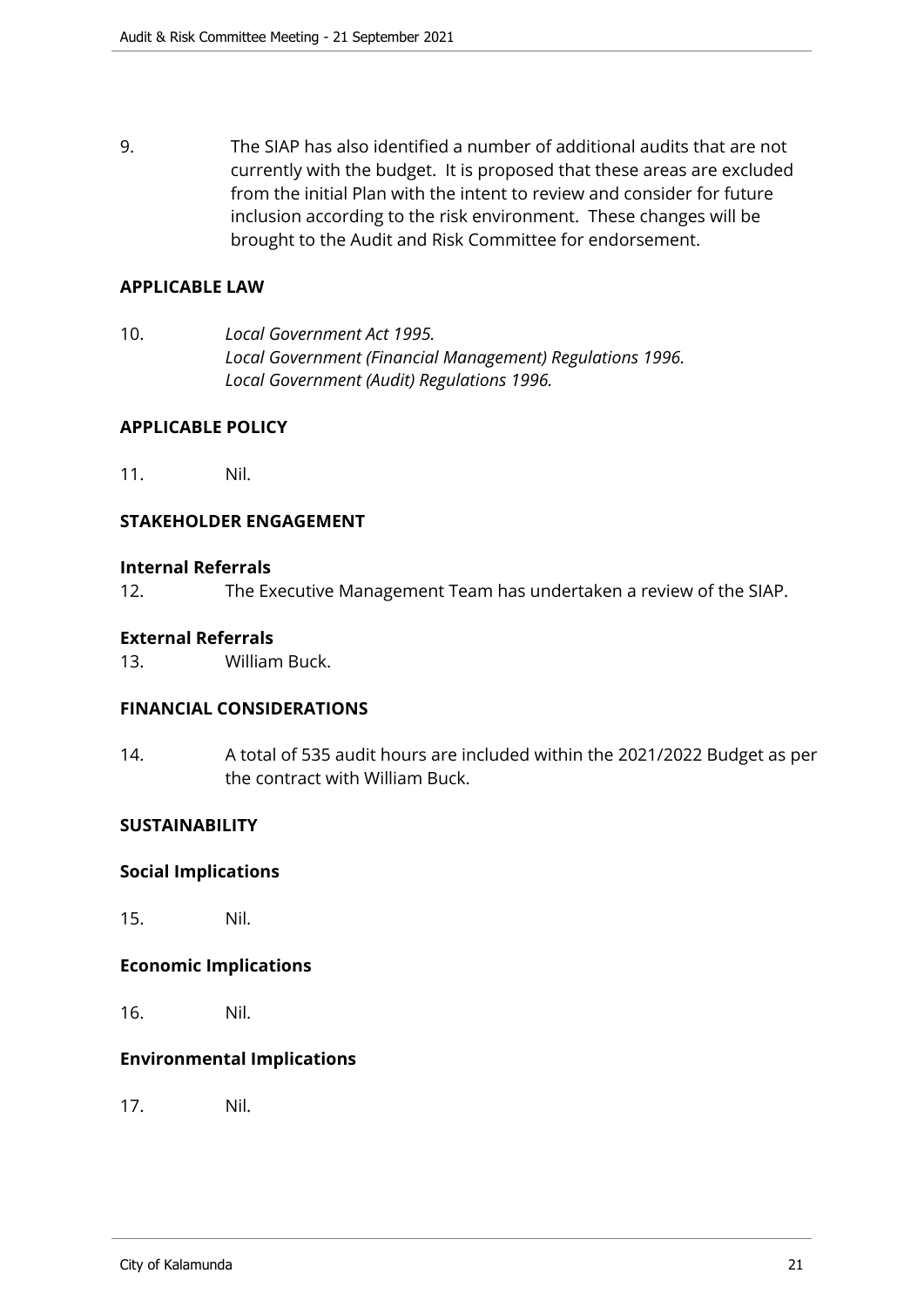#### **RISK MANAGEMENT**

| 18. | Risk: The City's internal auditing process does not comply with<br>Regulation 5(2)(c) of the Local Government (Financial Management)<br>Regulations 1996. |            |               |  |  |
|-----|-----------------------------------------------------------------------------------------------------------------------------------------------------------|------------|---------------|--|--|
|     | Consequence                                                                                                                                               | Likelihood | <b>Rating</b> |  |  |
|     | Unlikely                                                                                                                                                  | Moderate   | Low           |  |  |
|     | <b>Action/Strategy</b>                                                                                                                                    |            |               |  |  |
|     | Implementation of the three-year Strategic Internal Audit Plan 2021-<br>2023 meets the requirements to comply with the regulation.                        |            |               |  |  |

19. **Risk**: The audit fails to identify material deficiencies in processes and systems

| Consequence                                                              | Likelihood | <b>Rating</b> |  |
|--------------------------------------------------------------------------|------------|---------------|--|
| Unlikely                                                                 | Moderate   | Low           |  |
| <b>Action/Strategy</b>                                                   |            |               |  |
| Ensure audit planning is informed in consultation with key stakeholders. |            |               |  |
| Ensure audit planning is informed by the City's Strategic Risk Profile   |            |               |  |
|                                                                          |            |               |  |

# **CONCLUSION**

- 20. The SIAP includes a review of risk management, internal control, and legislative compliance. It will meet the four-year review requirement under regulation 5(2)(c) of the *Local Government (Financial Management) Regulation 1996* and the two-year review under Regulation 17 of the *Local Government (Audit) Regulations* 1996.
- 21. The City is firmly committed to the implementation of the SIAP in order to ensure legislative compliance, maintenance of the integrity of financial reporting, and reviewing the City's efficiency and effectiveness across business units.

# **Voting Requirements: Simple Majority**

# **COMMITTEE RECOMMENDATION TO COUNCIL**

That Council:

- 1. ENDORSE the Internal Audit Charter (Confidential Attachment 1).
- 2. ENDORSE the Strategic Internal Audit Plan for 2021 to 2023 (Confidential Attachment 2).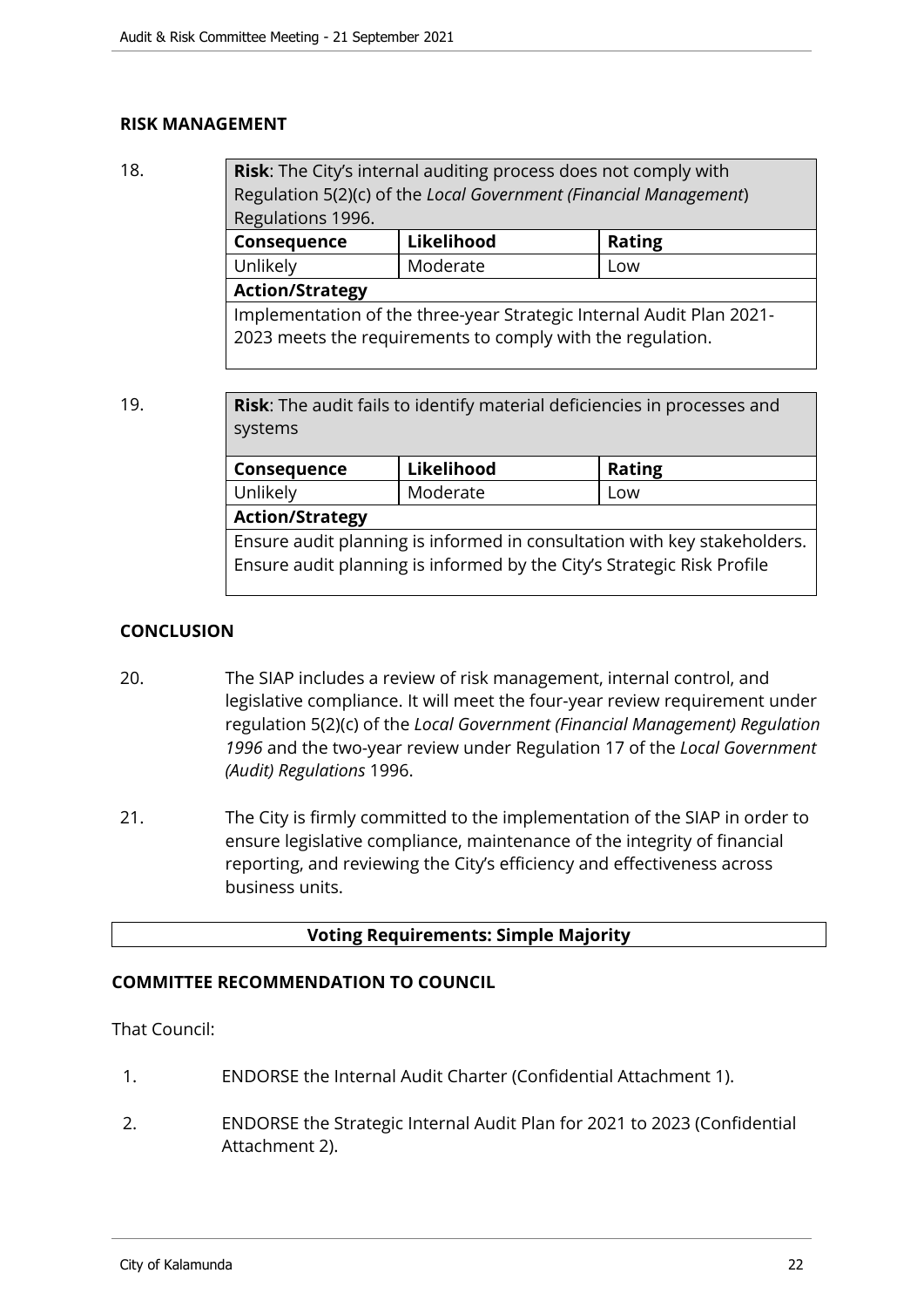- 3. NOTE that a review will be conducted of the Strategic Internal Audit Plan 2021-2023 and changes brought to the Audit and Risk Committee for endorsement.
- Moved: **Cr Margaret Thomas**
- Seconded: **Cr John Giardina**
- Vote: **CARRIED UNANIMOUSLY (8/0)**